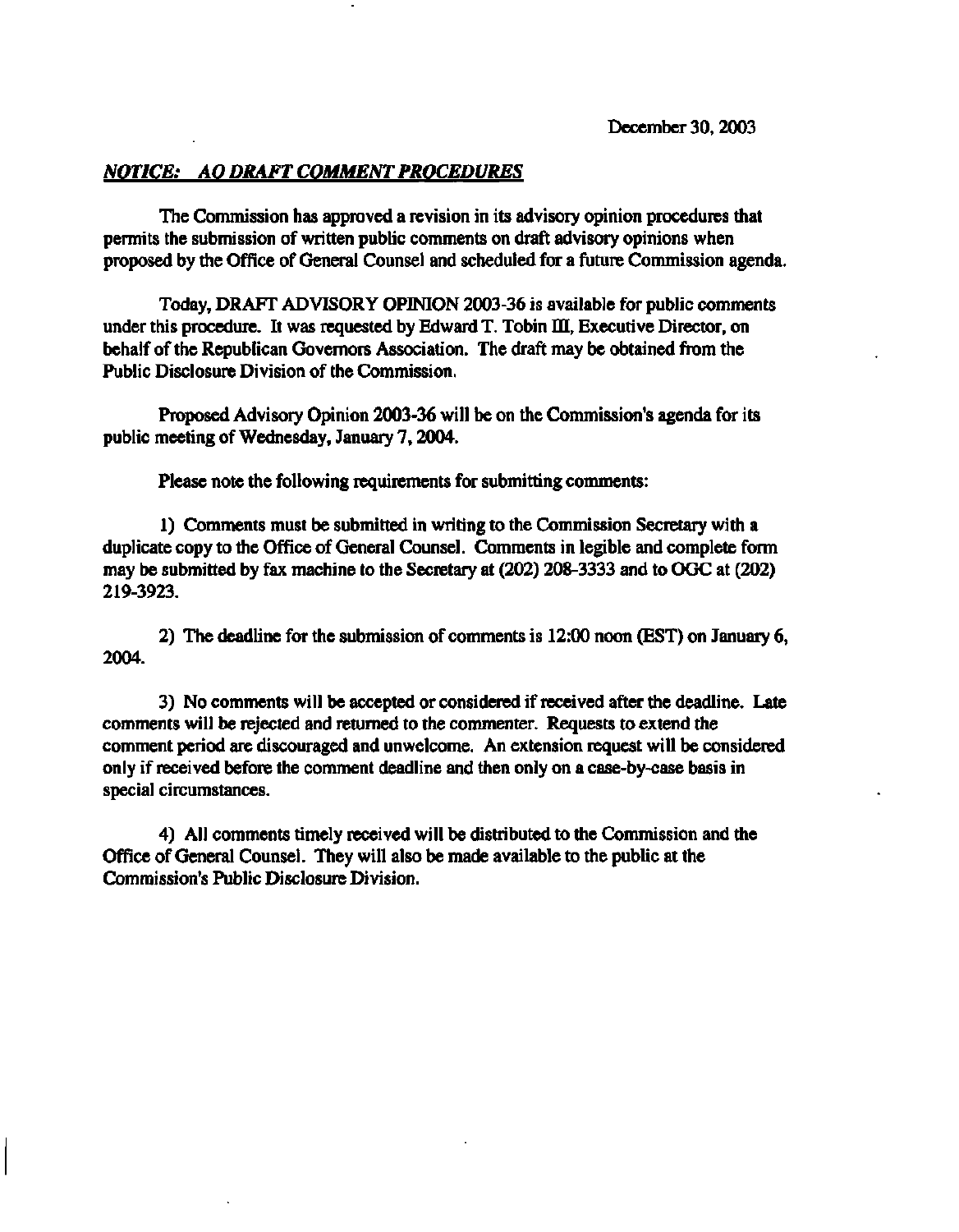# *CONTACTS*

 $\mathop{!}\rule{0pt}{1.1ex}\hspace{-0.25ex}\mathop{!}\hspace{-0.25ex}\mathop{!}\hspace{-0.25ex}\mathop{!}\hspace{-0.25ex}\mathop{!}\hspace{-0.25ex}\mathop{!}\hspace{-0.25ex}\mathop{!}\hspace{-0.25ex}\mathop{!}\hspace{-0.25ex}\mathop{!}\hspace{-0.25ex}\mathop{!}\hspace{-0.25ex}\mathop{!}\hspace{-0.25ex}\mathop{!}\hspace{-0.25ex}\mathop{!}\hspace{-0.25ex}\mathop{!}\hspace{-0.25ex}\mathop{!}\hspace{-0.25ex$ 

 $\overline{\phantom{a}}$ 

Press inquiries: Robert Biersack (202) 694-1220

**Commission Secretary: Mary Dove (202) 694-1040** 

**Other inquiries:** 

**To a obtain copy of draft AO 2003-36, contact the Public Records Office - Public Disclosure Division at (202) 694-1120 or 800-424-9530.** 

 $\sigma_{\rm{max}}$  and  $\sigma_{\rm{max}}$ 

**For questions about comment submission procedure, contact Rosemary C. Smith, Acting Associate General Counsel, at (202) 694-1650.** 

# *ADDRESSES*

**Submit a single copy of written comments to:** 

**Commission Secretary Federal Election Commission 999 E Street NW Washington, DC 20463**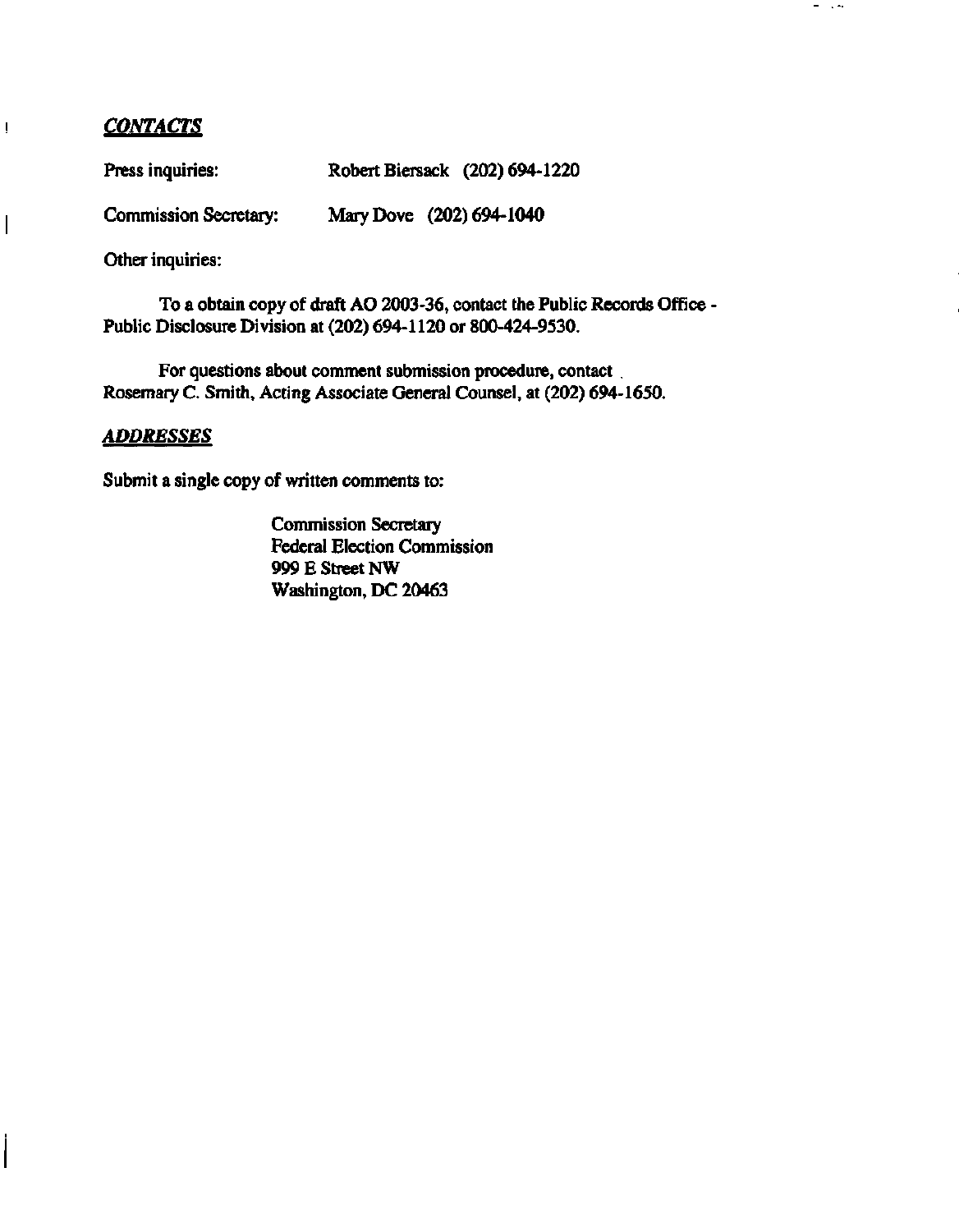

FEDERAL ELECTION COMMISSION

Washington, DC 20463

December 31,2003

# **MEMORANDUM**

- TO: The Commission
- THROUGH: James A. Pehrkon Staff Director

FROM: Lawrence H. Nortof

General Counsel

Rosemary C. Smith  $\mathcal{A}\mathbb{C}$ Acting Associato General Counsel

John C. Verge**t**li Acting Assistant General Counsel

Jonathan M. Levin *J 3*  Senior Attorney

SUBJECT: Draft AO 2003-36 - Alternative Drafts

Attached are two proposed drafts of Advisory Opinion 2003-36, which responds to a request from the Republican Governors Association ("RGA"), a 527 organization participating only in non-Federal elections, with respect to the participation of Federal candidates and officeholders ("covered individuals") in fundraising activities on behalf of the RGA. The drafts are similar in permitting participation by covered individuals in fundraising for most of RGA's accounts under specified conditions, pursuant to 2 U.S.C. 441i(e)(l)(B).

However, the drafts differ with respect to fundraising by covered individuals on behalf of RGA's Conference Account, which, according to the RGA, is segregated from the rest of RGA's funds, is used principally for expenses in connection with policy conferences, and is not directly used for any Federal or non-Federal campaign activities. The drafts also differ as to whether the Conference Account may accept donations from corporations established by Congressional authority.

Draft A emphasizes the segregated nature of the Conference Account and the nature of the activities funded by the Conference Account, and concludes that its

**ct...'. -f.CEIVED ftli i.!V /- ELECTION SECRETARIAT** 

**2JW0EC3O P 5 11** 

**AGENDA ITEM**  For Meeting of: <u>01-07-04</u><br>
Here *d* is *R*<br>
(the Crysone)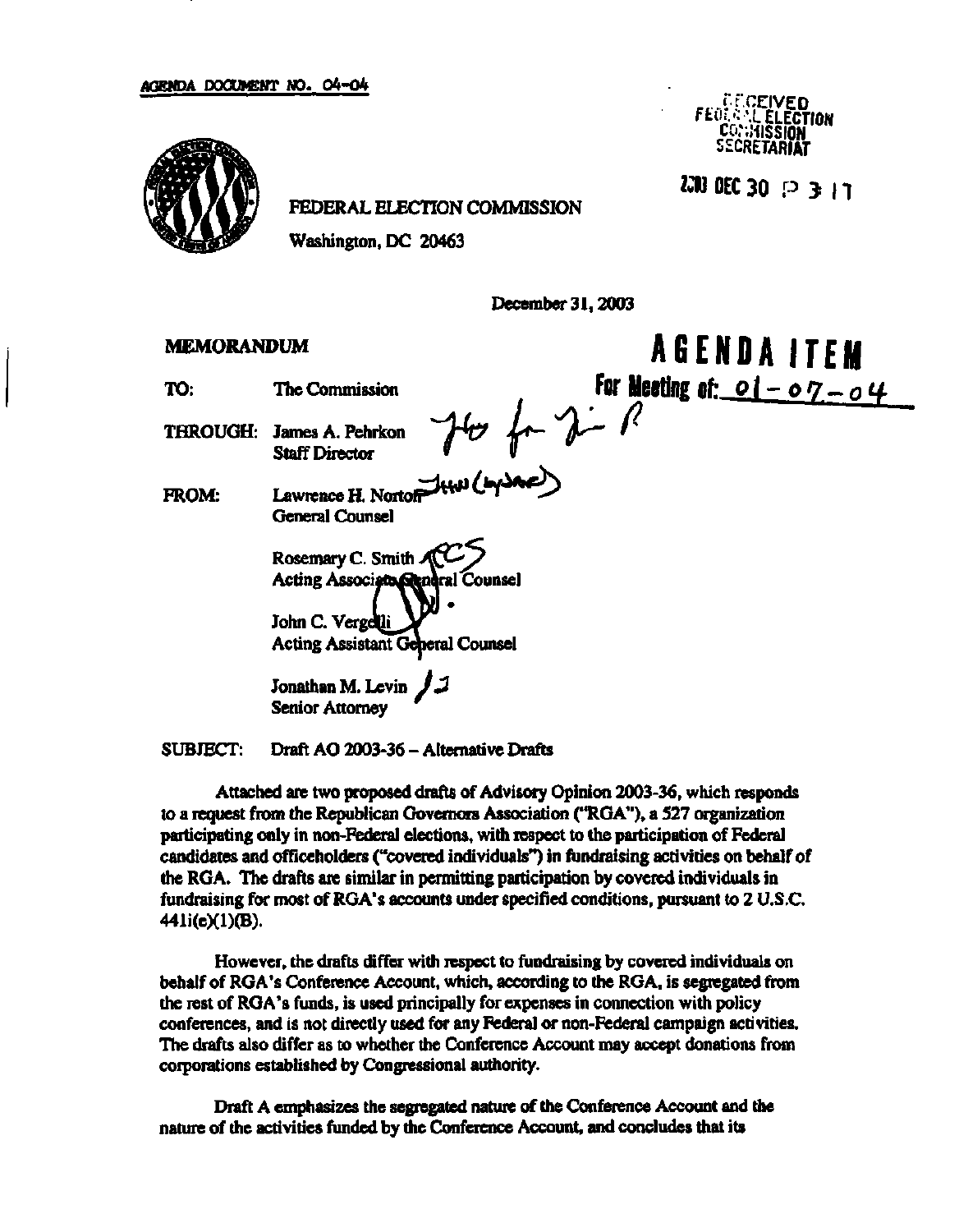**Memorandum to the Commission Draft AO 2003-36 Page 2** 

**activities are not in connection with a non-Federal election. The draft thus provides that covered individuals may raise non-Federal funds for the Conference Account, that is, 2**  U.S.C. 441i(e)(1)(B) does not apply; and that the account may accept donations from **corporations established by Congressional authority. Draft B emphasizes the nature of a 527 organization as an entity organized for the express purpose of influencing elections, that RGA is a 527 organization, and that the Conference Account is a part of RGA and performs functions that are an integral part of the activities of RGA as a 527 organization. The draft thus provides that solicitations by covered individuals for the Conference Account must comply with the restrictions that are applicable with respect to RGA's other accounts, and that the Conference Account may not accept donations from corporations established by Congressional authority.** 

**Attachments Drafts A and B**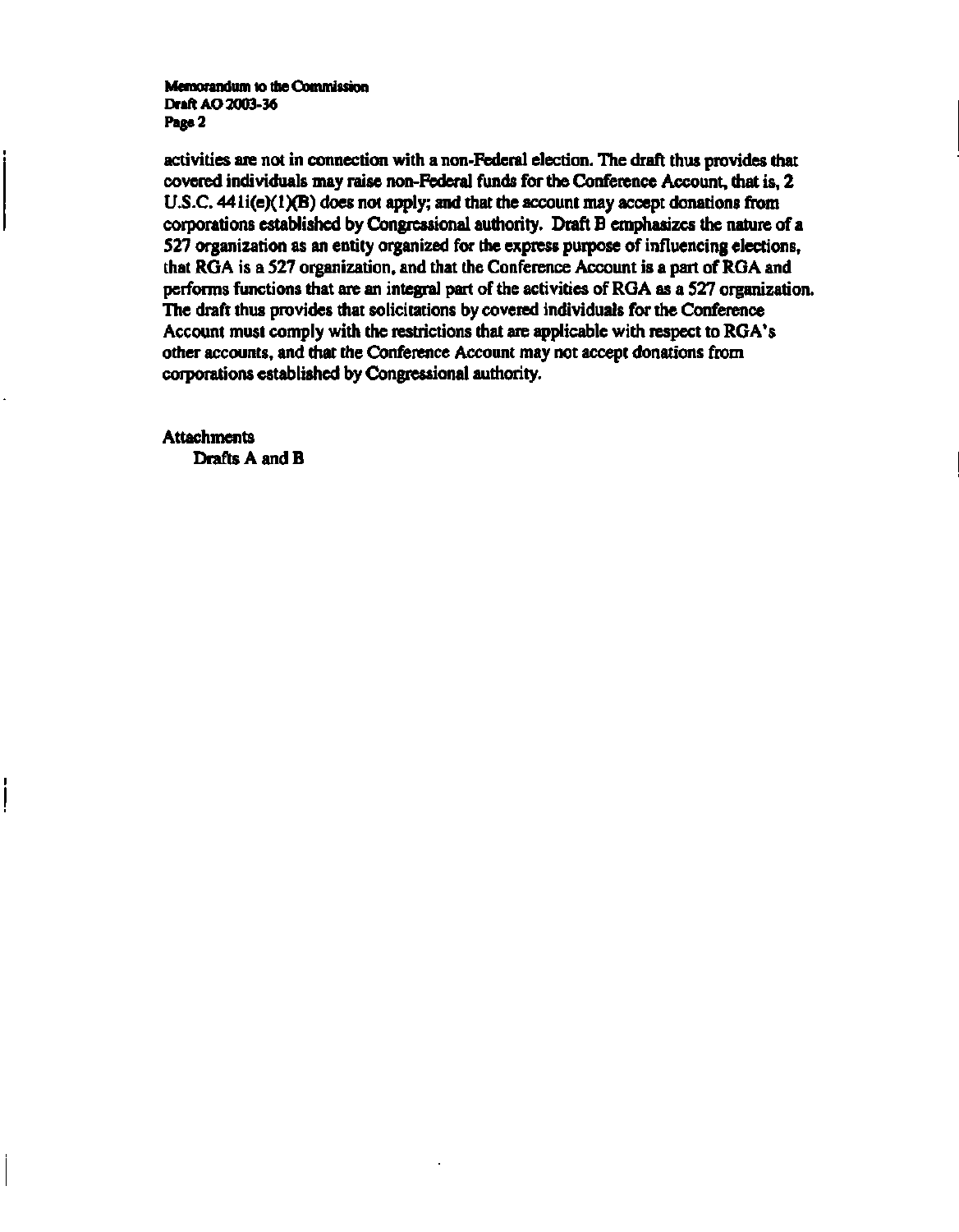# **I ADVISORY OPINION 2003-36 DRAFT A 2 3 Edward T. Tobin, m 4 Executive Director 5 Republican Governors Association 6 555 11\* Street, N.W, 7 Suite 700 8 Washington, D.C. 20004 9 10 Dear Mr. Tobin:**

# DRAFT

**11 This responds to your letters dated October 16 and November 12,2003, on behalf of the 12 Republican Governors Association ("RGA"), requesting an advisory opinion concerning the 13 application of the Federal Election Campaign Act of 1971, as amended ("the Act"), and 14 Commission regulations to the participation of Federal candidates and officeholders in 15 fundraising activities on behalf of RGA. 16** *Background*  **17 You state that RGA is an independent, unincorporated association that is the official 18 political and public policy organization of the Republican State Governors. It was established in 19 1963 and was an "auxiliary" organization of the Republican National Committee. You assert** 

**20 that, prior to November 6,2002, the effective date of the Bipartisan Campaign Reform Act of** 

**21 2002 ("BCRA"), RGA severed its ties to the RNC. In October 2002, RGA established itself as a** 

**22 "political organization" under 26 U.S.C. 527. You assert that RGA is not affiliated with a** 

**23 national, State, or local political party committee, is not a Federal political committee, "does not** 

**24 raise funds pursuant to [the Act]," does not participate in Federal elections, and is operated and** 

 $\mathcal{L}$ **25 governed independently of any Federal political committee, candidate, or officeholder. You state** 

**26 that RGA has not engaged, and does not anticipate engaging, in "Federal election activity"** 

**27 ("FEA") as defined in 2 U.S.C. 431(20) and 11 CFR 100.24.**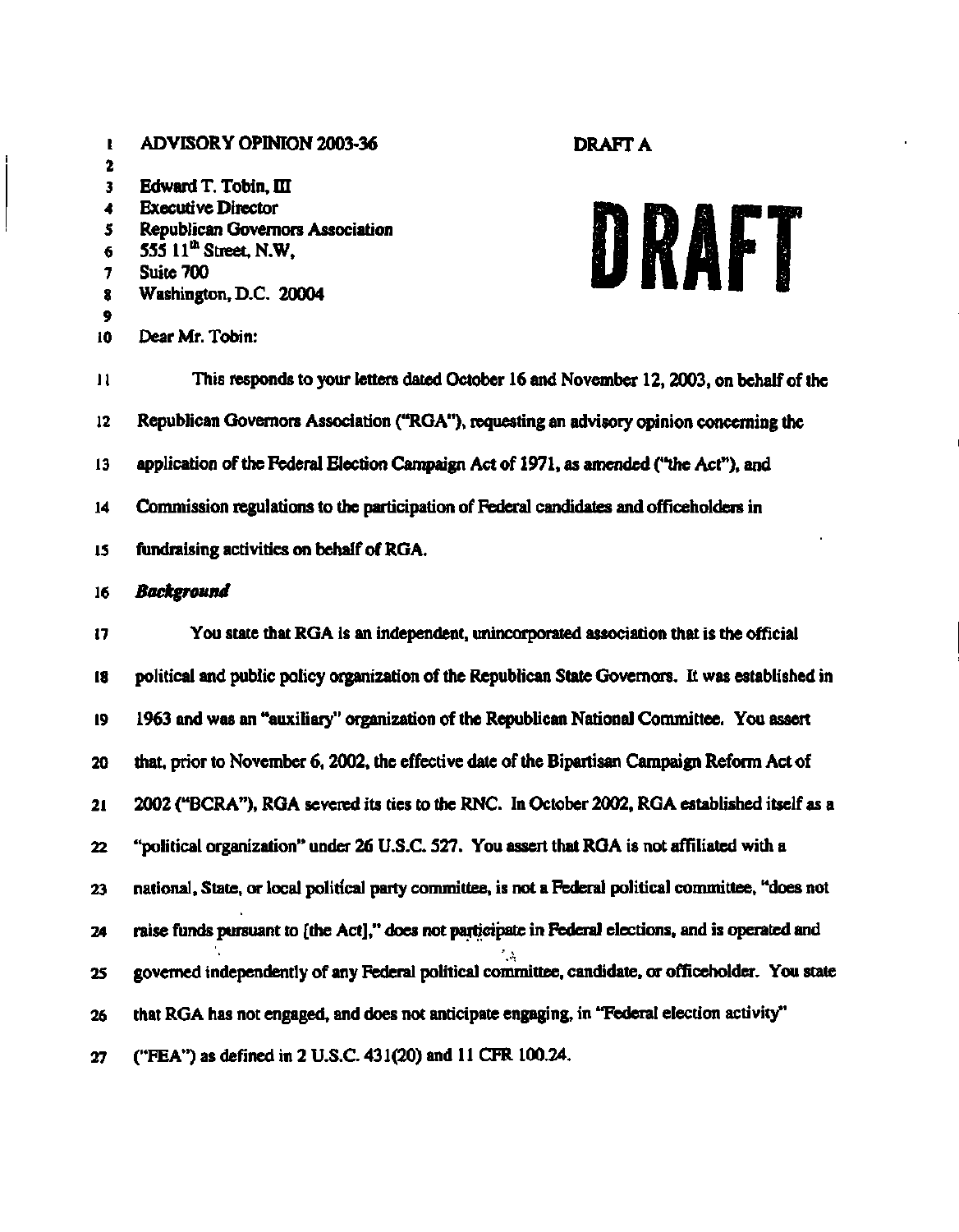# **AO 2003-36-Draft A Page 2**

| t             | RGA's mission is to aid Republican Governors, gubernatorial candidates, and other State               |
|---------------|-------------------------------------------------------------------------------------------------------|
| 2             | candidates by: (1) assisting in their elections as permitted by the laws of the different States      |
| 3             | through direct contributions and participation in the discussion of State and local issues; (2)       |
| 4             | providing policy assistance through conferences, debates, and public messages, and (3) providing      |
| 5             | a platform for the Governors to express, develop, and promote their governing philosophies.           |
| 6             | You state that RGA raises "exclusively non-federal funds" through a series of fundraising             |
| 7             | events. It deposits these funds into several accounts that allow it to participate in elections under |
| 8             | the laws of the 50 States.                                                                            |
| 9             | RGA also maintains a segregated Conference Account. You state that funds in the                       |
| 10            | Conference Account are not used to influence any election but rather to pay for the administrative    |
| $\mathbf{11}$ | and event costs associated with the RGA's Annual Conference and its series of Governors               |
| 12            | Forums that are conducted throughout the country. The large majority of Conference Account            |
| 13            | expenses pay for hotel fees, catering, and meeting space usage. You state that the events funded      |
| 14            | by the Conference Account are policy discussions and not political events, and do not include         |
| 15            | planning for campaigning or fundraising, or the solicitation of funds for Federal or non-Federal      |
| 16            | candidates or political committees. Conference speeches and presentations are not made by RGA         |
| 17            | staff. They center on State and local public policy issues, and not elections, and do not include     |
| 18            | advocacy of the election or defeat of Federal candidates. You state that, if any speaker includes     |
| 19            | advocacy of the election or defeat of State candidates, such advocacy is beyond the purpose for       |
| 20            | which the speaker is invited. Funds received and disbursed by the Conference Account are              |
| 21            | included in RGA's filings with the IRS and are not separated out from the other activities of         |
| 22            | RGA. Funds received and disbursed by the Conference Account, however, are not incorporated            |
| 23            | into the RGA's reports filed with the States in which it conducts its activities.                     |

ł.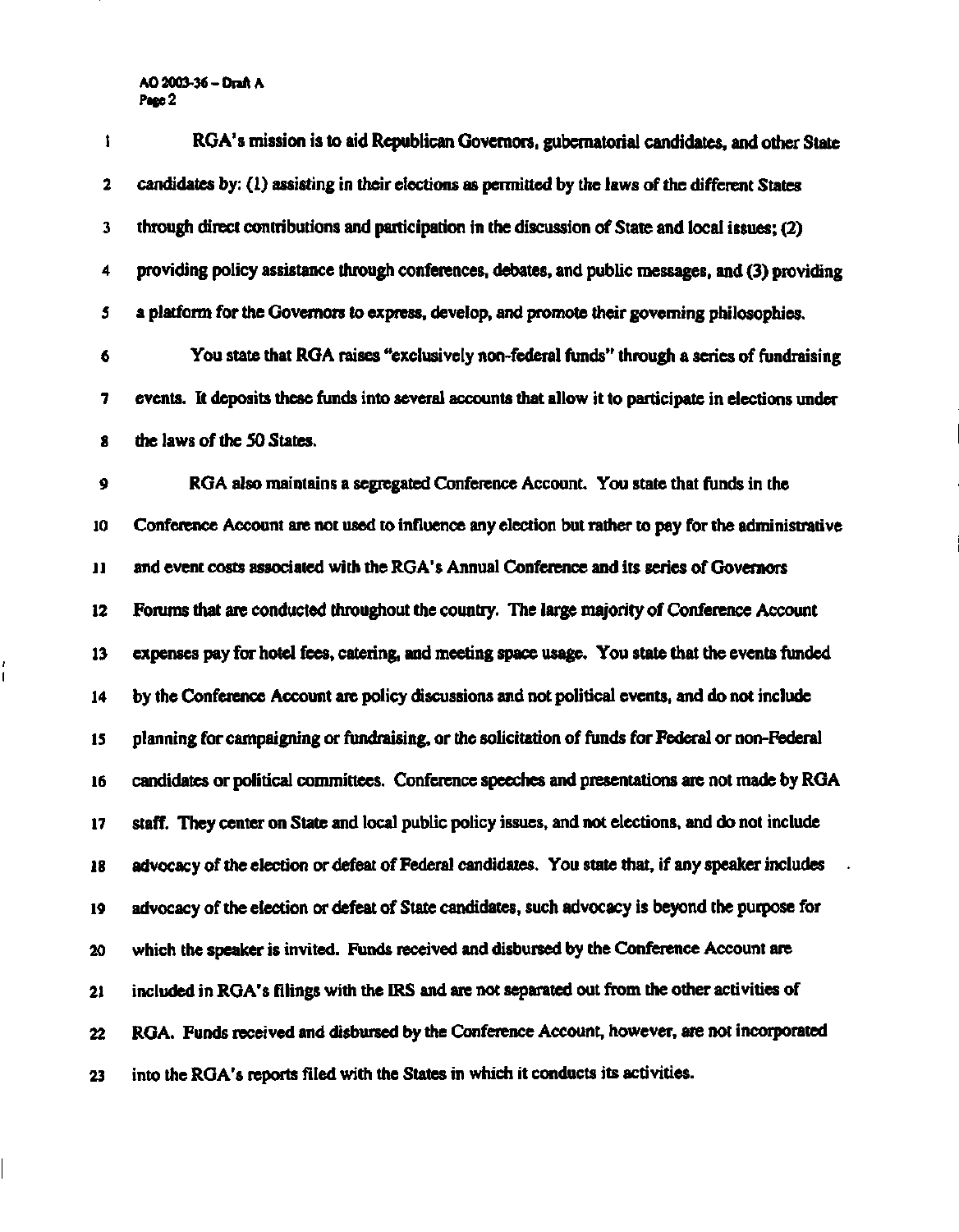# **AO 2003-36 -Draft A Page 3**

 $\overline{\mathsf{I}}$ 

| 1  | Your request presents questions about fundraising for both RGA and for RGA's                      |
|----|---------------------------------------------------------------------------------------------------|
| 2  | Conference Account by Federal candidates, Federal officeholders, and their agents ("covered       |
| 3  | individuals") in a variety of activities. In addition to the facts presented above, you have      |
| 4  | indicated that the following predicate assumptions apply with respect to the first question (1.a, |
| 5  | 1.b, and 1.c).                                                                                    |
| 6  | First, the funds raised will be either explicitly solicited for the purpose of assisting          |
| 7  | only in the election of State candidates or in messages on State issues mentioning                |
| 8  | only State officials; or solicited only for RGA and not to support any specific                   |
| 9  | State candidates.                                                                                 |
| 10 | Second, donations that exceed the Federal contribution limits or come from                        |
| 11 | prohibited sources will be solicited, but notice will be given to the solicitees that             |
| 12 | the covered individual is not raising funds outside the Act's amount limits or from               |
| 13 | sources prohibited by the Act.                                                                    |
| 14 | Third, the solicitations by the covered individuals, whether oral or in writing, will             |
| 15 | refer to non-Federal candidates (particularly the candidates in the States where the              |
| 16 | solicitation is sent or aired) but will not refer to any Federal candidates.                      |
| 17 | Fourth, funds solicited "only for the RGA and not to support any specific State                   |
| 18 | candidates" will be used for RGA's administrative and overhead expenses. They                     |
| 19 | may also be used to pay for public communications that would include a mass                       |
| 20 | mailing fundraising letter not mentioning any Federal candidate and signed by the                 |
| 21 | RGA Chair, or an issue message concerning a State issue.                                          |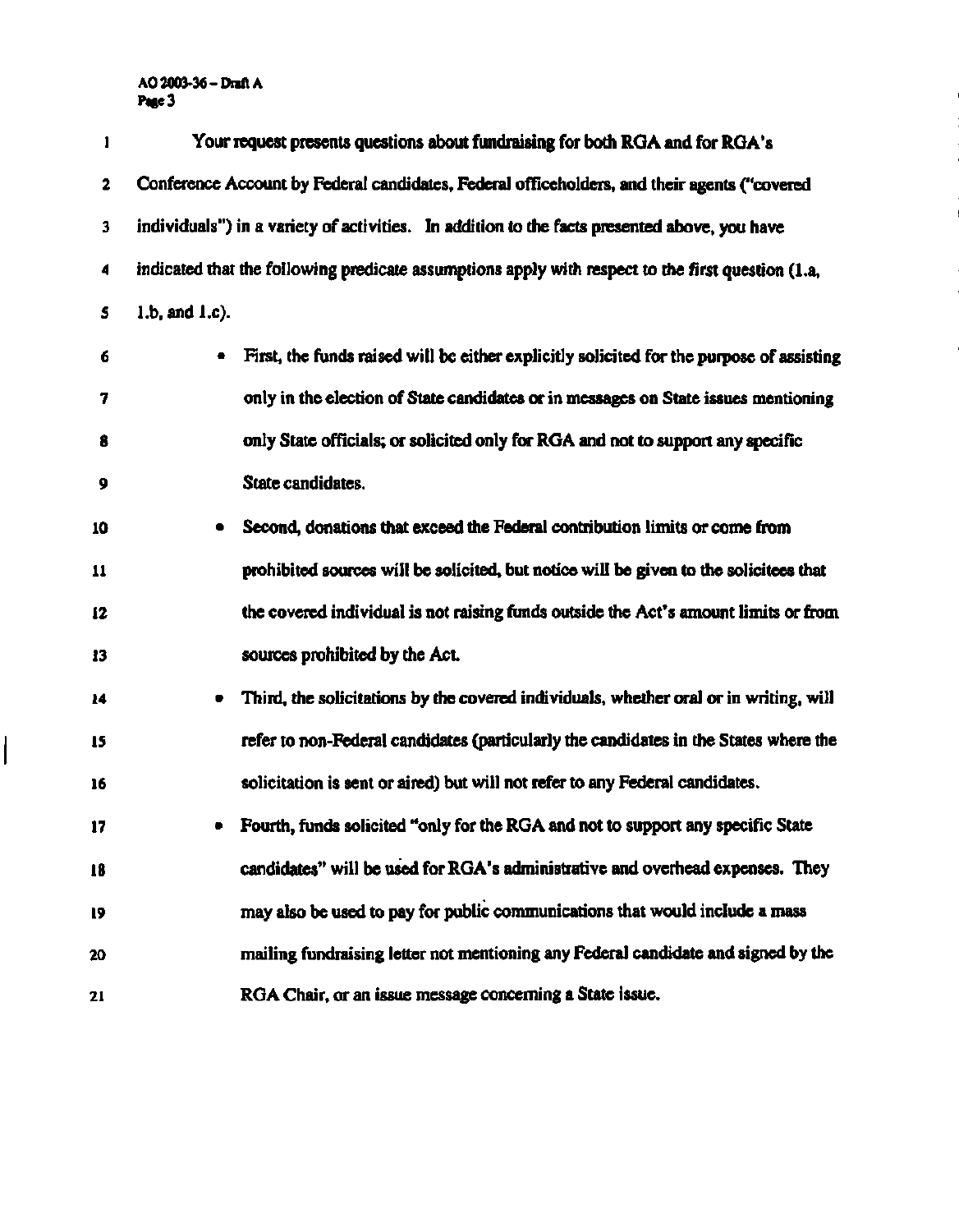# **AO 2003-36 -Draft A Page 4**

| 1  | With respect to your second question, pertaining to proposed solicitations by Federal                                     |
|----|---------------------------------------------------------------------------------------------------------------------------|
| 2  | candidates, officeholders, or their agents specifically for the Conference Account, you state that                        |
| 3  | neither Federal nor non-Federal candidates will be mentioned.                                                             |
| 4  | <b>Legal Analysis and Conclusions</b>                                                                                     |
| 5  | I. May a covered individual participate (a) as a featured guest at an RGA fundraising event; (b)                          |
| 6  | by having his name appear on a written solicitation for an RGA fundraising event as the featured                          |
| 7  | guest or speaker; or (c) by signing a written fundraising solicitation for RGA?                                           |
| 8  | On November 6, 2002, BCRA took effect. As amended by BCRA, the Act regulates                                              |
| 9  | certain actions of Federal candidates and officeholders, <sup>1</sup> their agents, <sup>2</sup> and entities directly or |
| 10 | indirectly established, financed, maintained, or controlled by them <sup>3</sup> when they raise or spend                 |
| 11 | funds in connection with either Federal or non-Federal elections. 2 U.S.C. $441i(e)(1)$ . $480$                           |
| 12 | BCRA and the Commission's rules implementing BCRA prohibit covered individuals from                                       |
| 13 | soliciting, receiving, directing, transferring, or spending: (A) funds in connection with an election                     |
| 14 | for Federal office, including funds for any Federal election activity, <sup>5</sup> unless the funds are subject          |
| 15 | to the limitations, prohibitions, and reporting requirements of the Act, and (B) funds in                                 |
| 16 | connection with any election other than an election for Federal office unless the funds are not in                        |
| 17 | excess of the amounts permitted with respect to contributions to candidates and political                                 |

**18** 

 $\Delta \Delta \sim 10^{11}$  and  $\Delta \sim 10^{11}$ 

 $\mathcal{A}=\mathcal{A}=\mathcal{A}$  , and

**<sup>1</sup> Under 2 U.S.C. 431(3), "Federal office" means "the office of President or Vice President, or of Senator or Representative in, or Delegate or Resident Commissioner to, the Congress."** *See also* **11 CFR 100.4. 2**

**<sup>&</sup>lt;sup>3</sup>** 11 CFR 300.60.

<sup>&</sup>lt;sup>4</sup> The Act, as ame its officers and agents, and any entities established, financed, maintained or controlled by such committees from soliciting, receiving, spending, or directing to another person, non-Federal funds (i.e., funds that that are not subject to the limitations, prohibitions, or reporting requirements of the Act. 2 U.S.C. 441i(e); 11 CFR 300.10. For the purposes of this opinion, the Commission accepts your representation that RGA has severed its ties to the RNC and is not an entity that is established, financed, maintained, or controlled by the RNC, but does not make a determination as to this issue.

**determination as to this issue. 5 2 U.S.C. 431(20); 11 CFR 100.24.**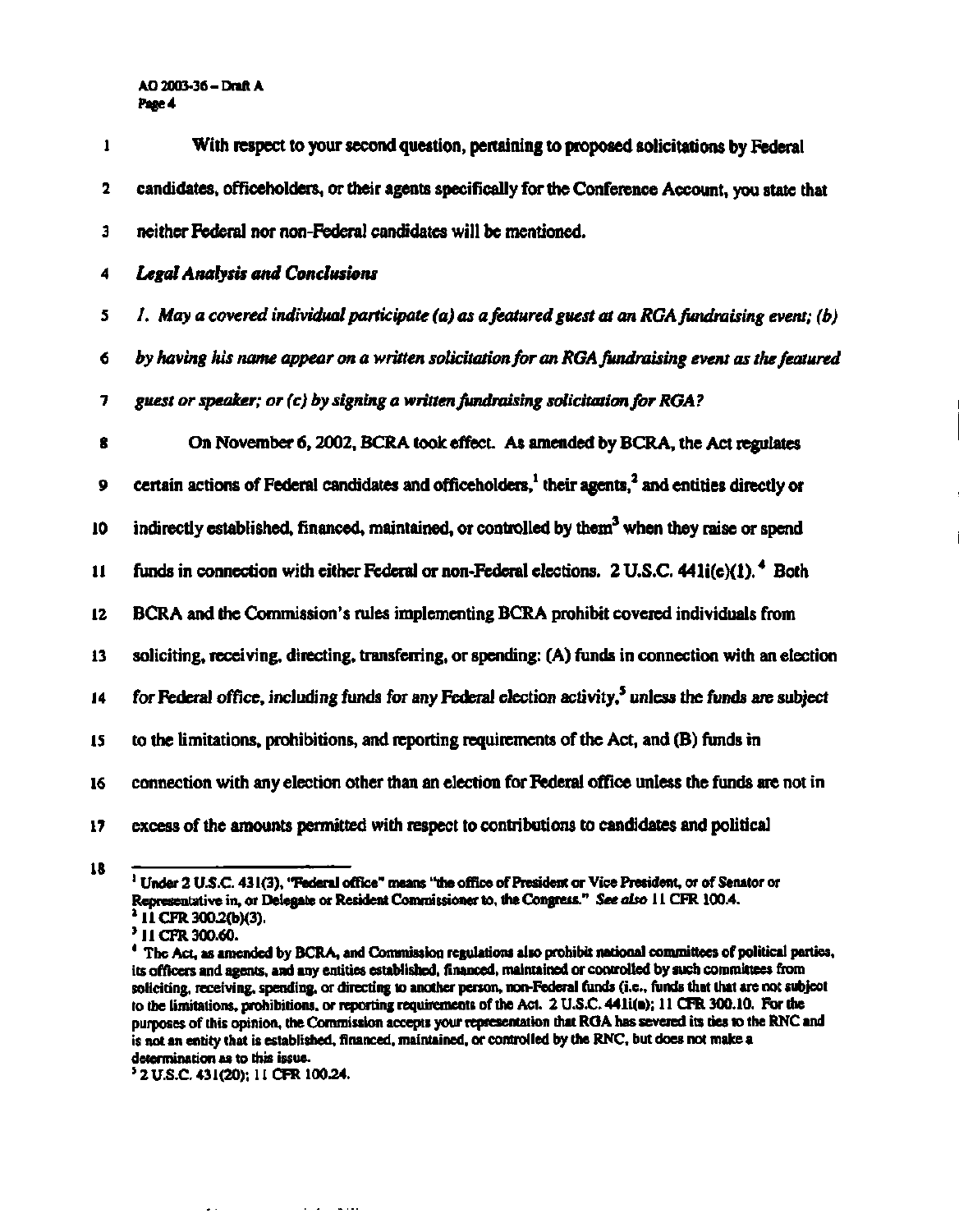## **AO 2003-36 -Draft A PageS**

**i committees under 2 U.S.C. 441a(a)(l), (2), and (3), and are not from sources prohibited by the** 

**2 Act from making contributions in connection with an election for Federal office. 2 U.S.C.** 

**3 441i(e)(l)(A) and (B); 11 CFR 300.61 and 300.62.<sup>6</sup>**

**4 Commission regulations state that to "solicit" means** *"to ask* **that another person make a 5 contribution, donation, transfer of funds, or otherwise provide anything of value," whether done 6 so directly or through a conduit or intermediary. 11 CFR 300.2(m) (emphasis added). Similarly, 7 "to direct means** *to ask* **a person who has expressed an intent to make a contribution, donation, or 8 transfer of funds, or to provide anything of value, to make that contribution, donation, or transfer 9 of funds, or to provide that thing of value " 11 CFR 300.2(n) (emphasis added).** *See also*  **10** *McConnell v. Federal Election Commission, \_ U.S\_,* **124 S. Ct. 619,670 (2003). Neither "to 11 solicit" nor "to direct" includes merely providing guidance or information about the law. 11 12 CFR 300.2(m) and (n).** *See* **Advisory Opinion 2003-03.** 

**13 By defining "to solicit" and "to direct" as "to ask," the regulations establish that a Federal 14 candidate will not be held liable for soliciting funds in violation of 2 U.S.C. 441i(e) or 11 CFR 15 300.62 merely by virtue of attending or participating in any manner in connection with a 16 fundraising event at which non-Federal funds are raised. Nor will a Federal candidate or 17 officeholder be held liable based on private conversations that would require an examination to 18 infer the Federal candidate's or officeholder's intent. The Commission was concerned that 19 imputing intent when a private conversation is not clear on its face could lead to finding a** 

**<sup>\*</sup> Under the Act, the following persons may not contribute in connection with a Federal election: National banks, corporations, and labor organizations (2 U.S.C 441b); Federal government contractors (2 U.S.C. 441c); and foreign nationals (2 U.S.C. 441e). It is unlawful for the following persons to contribute or donate in connection with** *any*  **election: National banks and corporations organized by authority of Congress (2 U.S.C. 441b); Federal government contractors (2 U.S.C. 441c); and foreign nationals (2 U.S.C. 44 le).**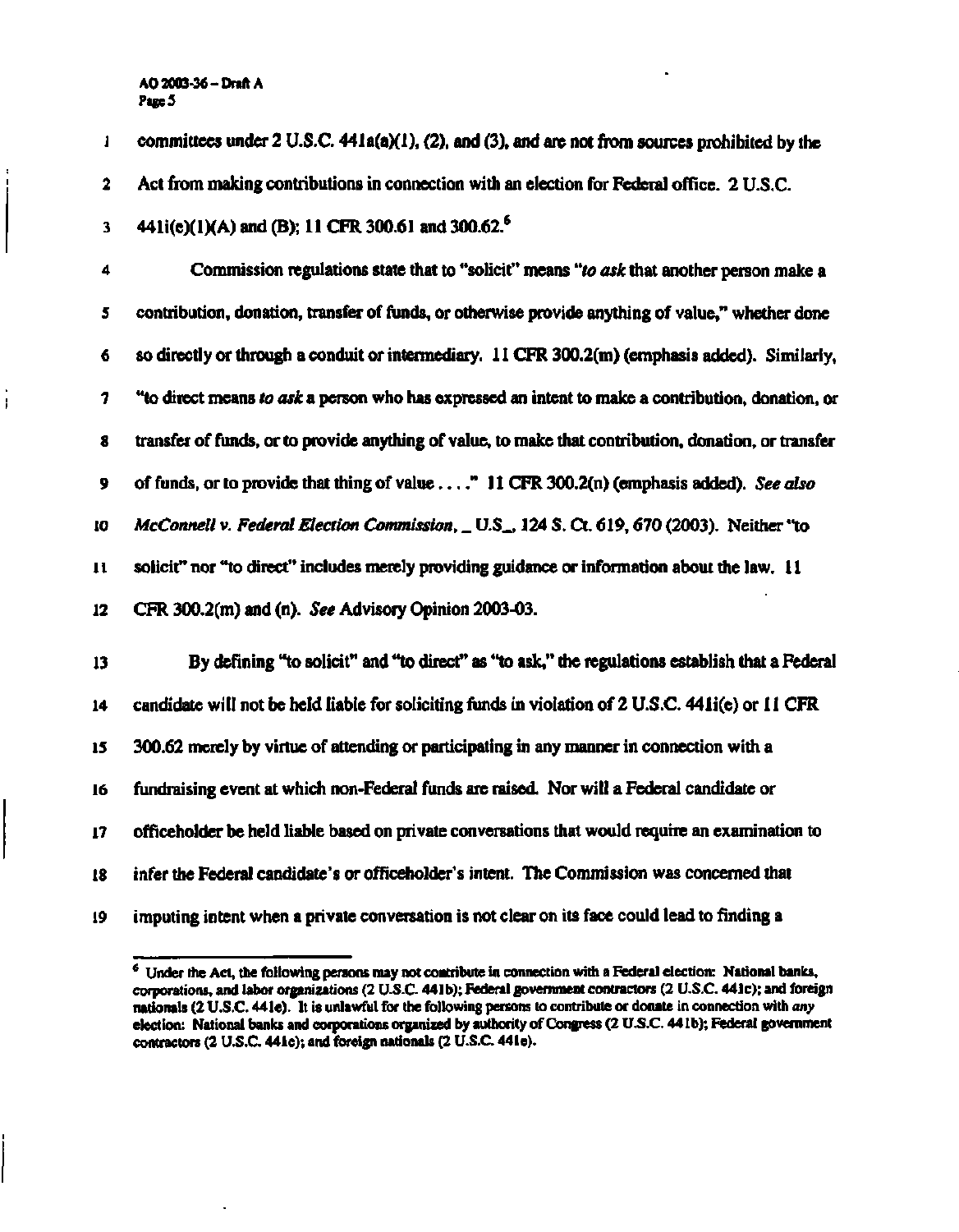**AO 2003-36-Draft A Page 6** 

ļ

**1 violation when the candidate involved had no intention of soliciting contributions. "Such a result 2 is not dictated by BCRA's statutory language and would raise constitutional concerns." 3 "Prohibited and Excessive Contributions: Non-Federal Funds or Soft Money; Final Rule," 67 4 Fed. Reg. 49064,49086-87 (July 29,2002). To be liable, the Federal candidate must "ask" for 5 non-Federal funds.** *Id., see also,* **"Prohibited and Excessive Contributions: Non-Federal Funds 6 or Soft Money; Proposed Rule," 67 Fed. Reg. 3S6S4,35660,3S681 (May 20,2002). Thus, the 7 scope of a covered individual's potential liability under 2 U.S.C. 441i(e)(l) and 11 CFR 300.62 8 must be determined by his or her own speech and actions in asking for funds or those of his or 9 her agents, but not by the speech or actions of another person outside his or her control.** *See*  **10 Advisory Opinions 2003-03 and 2003-05. 11 One of the factual predicates of questions La., Lb., and Le. is that explicit notice will be 12 given that the covered individual is** *not* **soliciting funds outside the limits and prohibitions of the 13 Act. In Advisory Opinion 2003-03, the Commission addressed appearances, speeches, and 14 solicitations by a Federal candidate or officeholder at fundraising events for non-Federal 15 candidates where Federally impermissible funds were being raised. The Commission interpreted 16 the Act and regulations to permit oral solicitations, and signatures on written solicitations, by a 17 covered individual, so long as the solicitations included or were accompanied by a message 18 adequately indicating that the covered individual is only asking for Federally permissible funds.** 

**19** *See* **2 U.S.C. 44li(e)(1)(B); 11 CFR 300.62. The following is considered to be an adequate 20 disclaimer:** 

**21 I am asking for a donation of up to \$2000 per election from an individual's own 22 funds [or up to \$5,000 per election from a multi-candidate political committee or 23**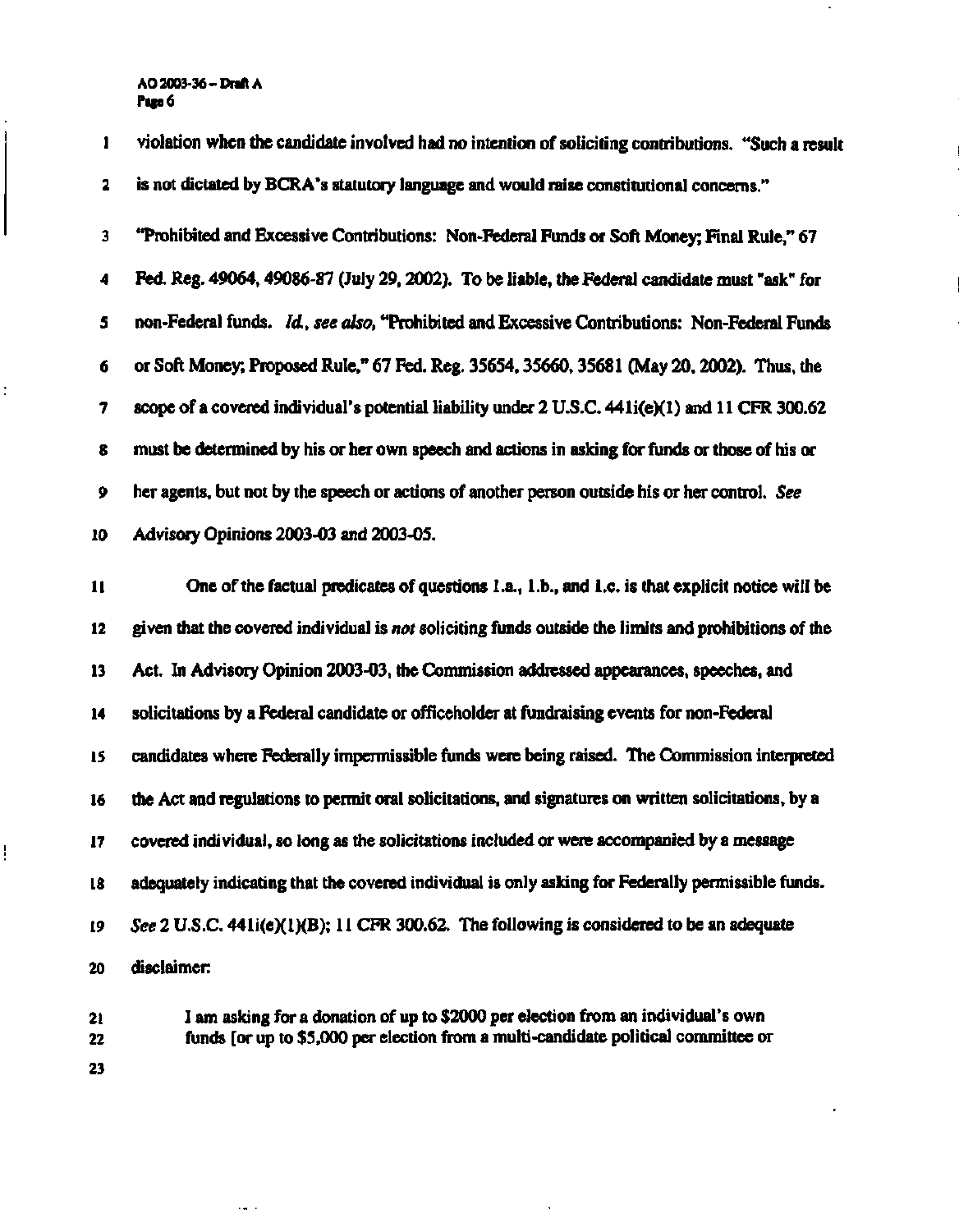**1 a political party committee]. I am not asking for funds from corporations or labor 2 organizations.** 

**3** *I.a. May a covered individual participate as a featured guest at an RGA fundraising* 

**4** *event?* 

**5 Your description of RGA's activities (other than those of the Conference 6 Account) indicates that they are in connection with the election of gubernatorial and other 7 State candidates. Hence, 2 U.S.C. 441i(e)(l)(B) applies to the proposed activities** 

**8 described in questions l.a, l.b, and I.e.** 

**9 A covered individual may, subject to certain conditions, appear as a featured guest or 10 speaker at the events you describe. The mere attendance of the covered individual at a 11 fundraiser where non-Federal funds are raised does not, in and of itself, give rise to a violation of 12 2 U.S.C. 441i(e)(l) or 11 CFR 300.62, and the covered individual may participate in any 13 activities at such an event provided that he or she does not solicit, direct, receive, transfer, or 14 spend funds outside the Act's limits and prohibitions.** 

**15 If the covered individual makes a speech without asking for donations to RGA, he does 16 not need to issue a disclaimer stating that he is not raising funds outside the limitations or 17 prohibitions of the Act, even though speeches by others solicit such funds. If the covered 18 individual gives a speech soliciting funds generally without mentioning specific amounts, 19 sources, or limitations, he may do so if written notices are clearly and conspicuously displayed at 20 the event indicating that the covered individual is soliciting only Federally permissible funds.<sup>7</sup> 21 Alternatively, if no written notices are so displayed, the covered individual must make an oral 22 disclaimer similar to the one described above and referred to in your request. If such a public** 

**23** 

**7**

 *See 11* **CFR 110.11(c) for the Commission's interpretation of "clear and conspicuous" in related contexts.**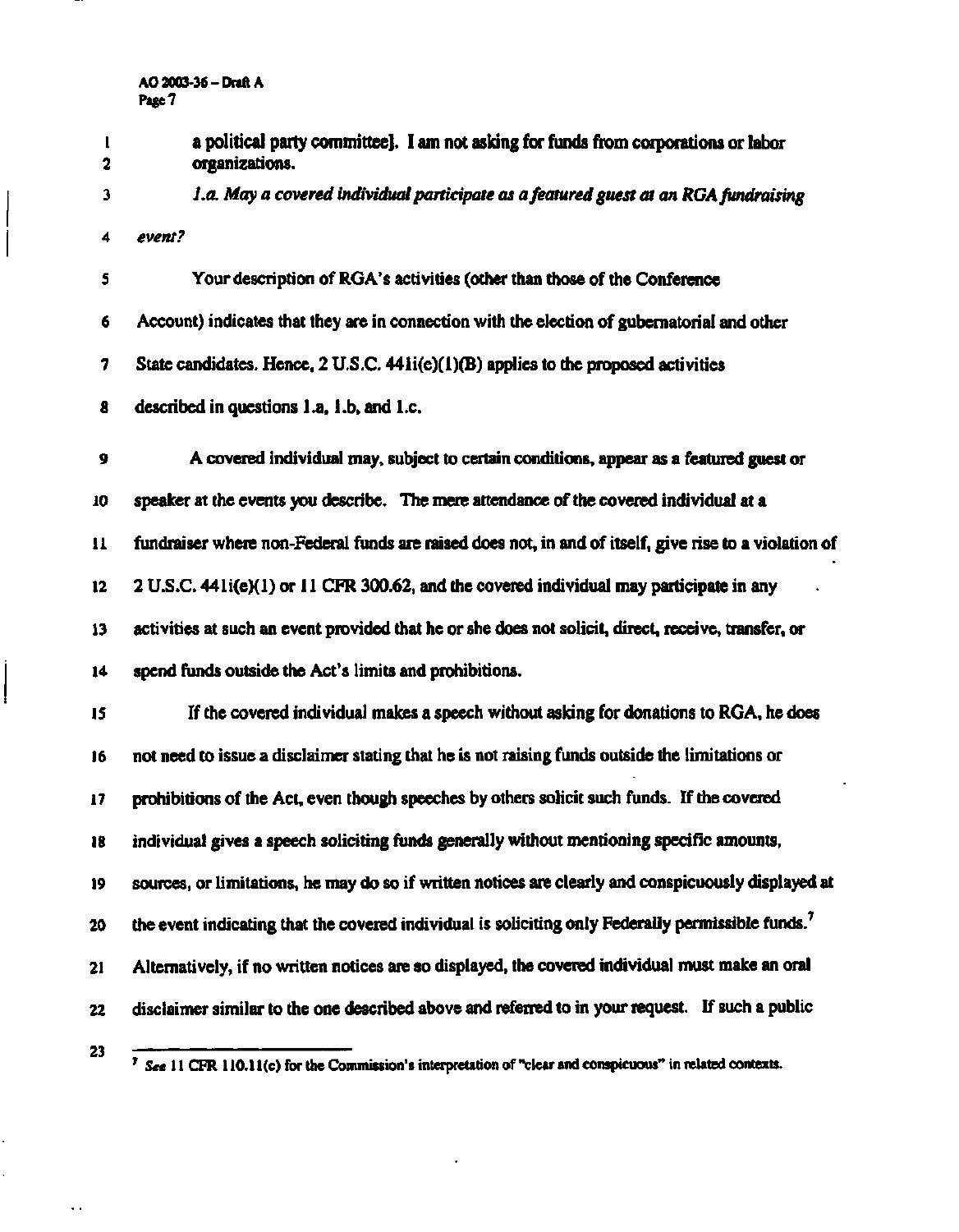# **AO 2003-36-Draft A Page 8**

| $\mathbf{1}$  | oral disclaimer is made, it need only be made once, and it is not required that it be made during a      |
|---------------|----------------------------------------------------------------------------------------------------------|
| 2             | covered individual's one-on-one discussions with donors or other people at the event. This               |
| 3             | should not, however, be construed to permit a covered individual to inoculate a solicitation of          |
| 4             | non-Federal funds by reciting a rote limitation, but then encouraging the potential donor to             |
| 5             | disregard the limitation. See generally Advisory Opinion 2003-03.                                        |
| 6             | The requirements of 2 U.S.C. 441i(e)(1), as interpreted in Advisory Opinion 2003-03,                     |
| 7             | apply regardless of whether funds are solicited for the purposes of assisting only in the election       |
| 8             | of State candidates or in messages on State issues mentioning only State officials; or solicited         |
| 9             | only for the RGA and not to support any specific State candidates.                                       |
| 10            | 1.b. May a covered individual participate by having his name appear on written                           |
| $\mathbf{11}$ | solicitations for an RGA fundraising event as the featured guest or speaker?                             |
| 12            | Yes, he may so participate under certain conditions.                                                     |
| 13            | Section $44 \text{li}(e)(1)$ and section 300.62 do <i>not</i> apply to publicity for an event where that |
| 14            | publicity does not constitute a solicitation or direction of non-Federal funds by a covered              |
| 15            | individual, nor to a Federal candidate or officeholder merely because he or she is a featured guest      |
| 16            | at a non-Federal fundraiser. Whether characterized as "publicity" or as a solicitation, the              |
| 17            | applicable analysis as to the covered individual is two-fold: (1) whether the writing or publicity       |
| 18            | constitutes a solicitation for funds; and (2) whether the covered individual approved, authorized,       |
| 19            | or agreed or consented to be featured, or named in, the writing or publicity (e.g., through the use      |
| 20            | of his name or likeness).                                                                                |
| 21            | A Federal candidate may not consent to appear in any capacity in a solicitation that                     |
| 22            | requests funds in excess of the amount limitations or in violation of the source prohibitions of the     |
| 23            | Act. If the covered individual approves, authorizes, or agrees or consents to be named or                |

المتوسط المستخدم التي توسع المناطق المناطق المناطق المناطق المناطق المناطق المناطق المناطق المناطق المناطق المناطق

 $\frac{1}{2}$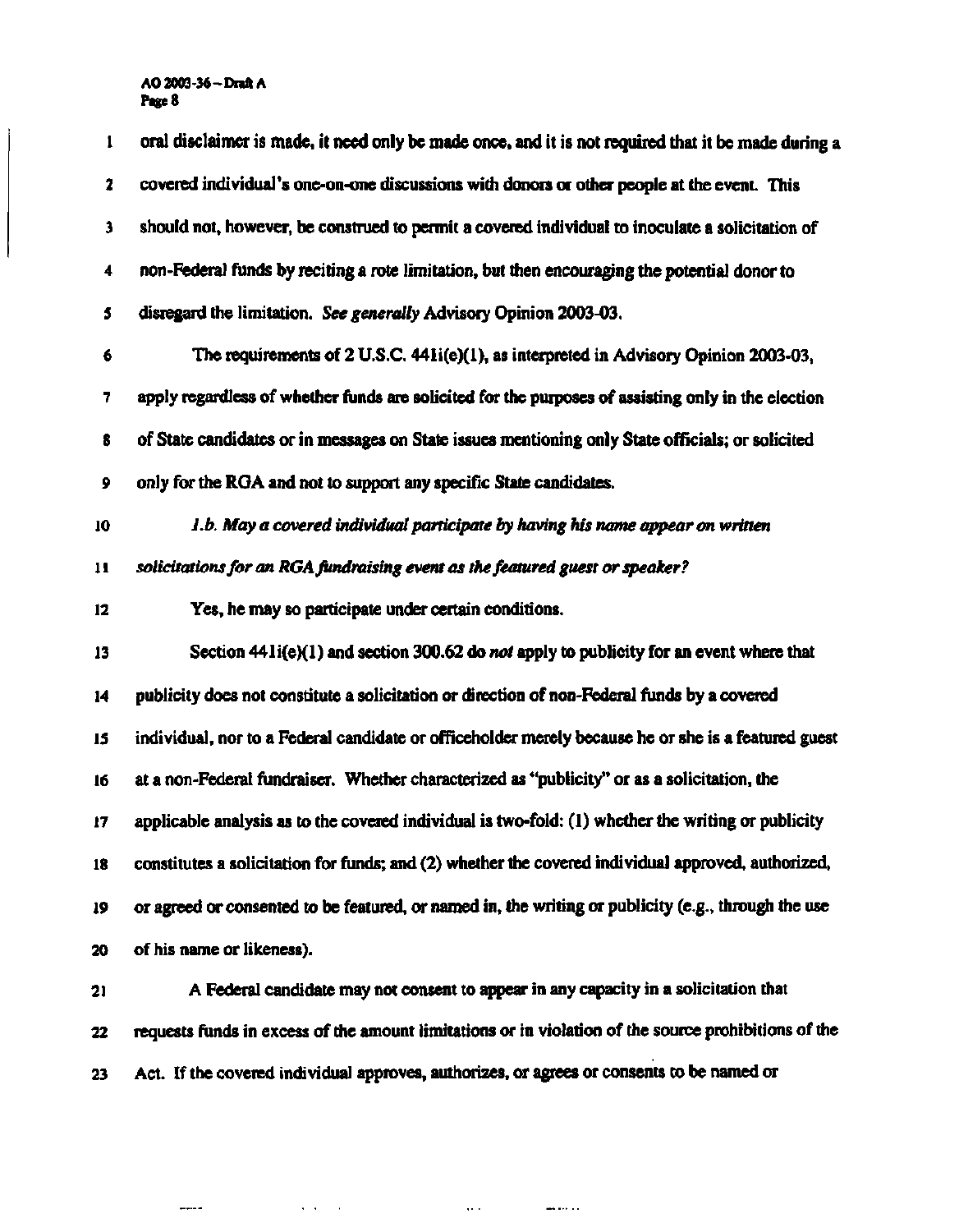**AO 2003-36 -Draft A Page 9** 

**1 featured in a solicitation, the solicitation must contain a clear and conspicuous express statement 2 that it is limited to funds that comply with the amount limits and source prohibitions of the Act. 3** *See generally* **Advisory Opinion 2003-03.<sup>8</sup> 4 Complying with these requirements regarding the written solicitation or publicity does 5 not relieve the covered individual of the requirements as to his or her actual appearance at the 6 subsequent event as a featured guest or speaker, set out in the response to question l.a. The 7 requirements set out in that response as to the speech and disclaimer by the covered individual, 8 clear and conspicuous written notices, and conversations by the covered individual are still 9 applicable. 10 For the reasons stated above in response to question 1 .a., the requirements apply 11 regardless of whether the funds are solicited for the purposes of assisting only in the election of 12 State candidates or in messages on State issues mentioning only State officials; or solicited only 13 for the RGA and not to support any specific State candidates. 14** *I.e. May a covered individual participate by signing a written fundraising solicitation for*  **15** *RGA?*  **16 Yes, a covered individual may sign a written fundraising solicitation for RGA provided 17 that the covered individual complies with the requirements stated in response to questions l.a 18 and l.b.** 

**19 2.** *With respect to the RGA Conference Account, may a covered individual sign or appear on*  **20** *written solicitations, such as signing invitation letters, or appear as a featured guest or speaker*  **21** *at a fundraising event, where the donations solicited exceed the Act's amount limits or are from* 

**<sup>8</sup> Although Advisory Opinion 2003-03 might be read to mean that a disclaimer is required in publicity or other written solicitations that explicitly ask for donations "in amounts exceeding the Act's limitations and from sources prohibited from contributing under the Act," that was not the Commission's meaning. The Commission wishes to make clear that the covered individual may not approve, authorize, agree, or consent to appear in publicity that explicitly solicits funds that are in excess of the limits or prohibitions of the Act, regardless of the appearance of such a disclaimer.**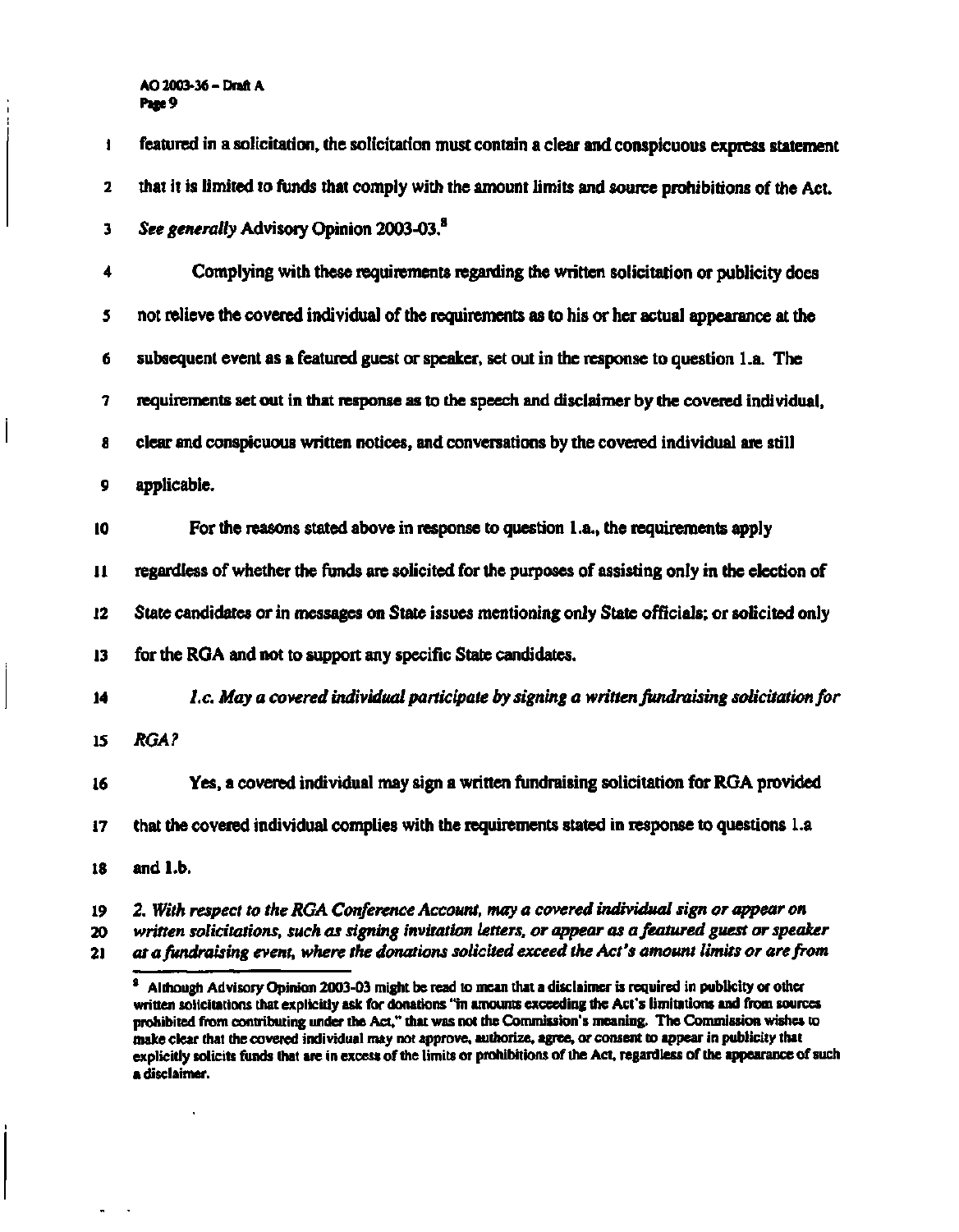# **AO 2003-36-Draft A Page 10**

**3** 

ł

**1** *prohibited sources but the solicitation does not include a notice that the covered individual is not 2 raising funds outside the amount limits and source prohibitions of the Act?* 

**4 Yes, these actions by covered individuals are permissible because the Commission 5 concludes that the activities of the Conference Account, as you describe them, are not in 6 connection with an election for either Federal or non-Federal office. Hence, the requirements of 7 2 U.S.C. 441i(e)(l)(A) and (B) would not be applicable to solicitations solely for the Conference 8 Account.** 

**9 The funds in the Conference Account are not, and will not be, used to influence any 10 election, but rather to pay for administrative and event costs associated with RGA's Annual 11 Conference and its Governors Conferences. The activities at these conferences do not include 12 planning for campaigning or fundraising, or other campaign activities, but are, instead, policy 13 discussions. You describe the expenses incurred by the Conference Account as administrative 14 expenses such as hotel fees, catering costs, and meeting space rental related to conducting the 15 Conferences. The funds in this account are segregated from the rest of RGA's funds, which the 16 Commission assumes to mean that no funds are, or will be, transferred to or from the Conference 17 Account, and that no Conference Account funds are, or will be, used to support any other RGA 18 activities. Moreover, as you have described the Conference Account, the administrative 19 expenses are not used, directly or indirectly, to equip, facilitate, or otherwise enable the conduct 20 of any candidate support activities. Conference account funds are used exclusively for 21 conferences on issues and are useful to the Governors in their State officeholding functions. In 22 reaching this conclusion, the Commission also takes note of the fact that the disbursements and 23 receipts of the Conference Account are not included in reports filed by the RGA with the States,**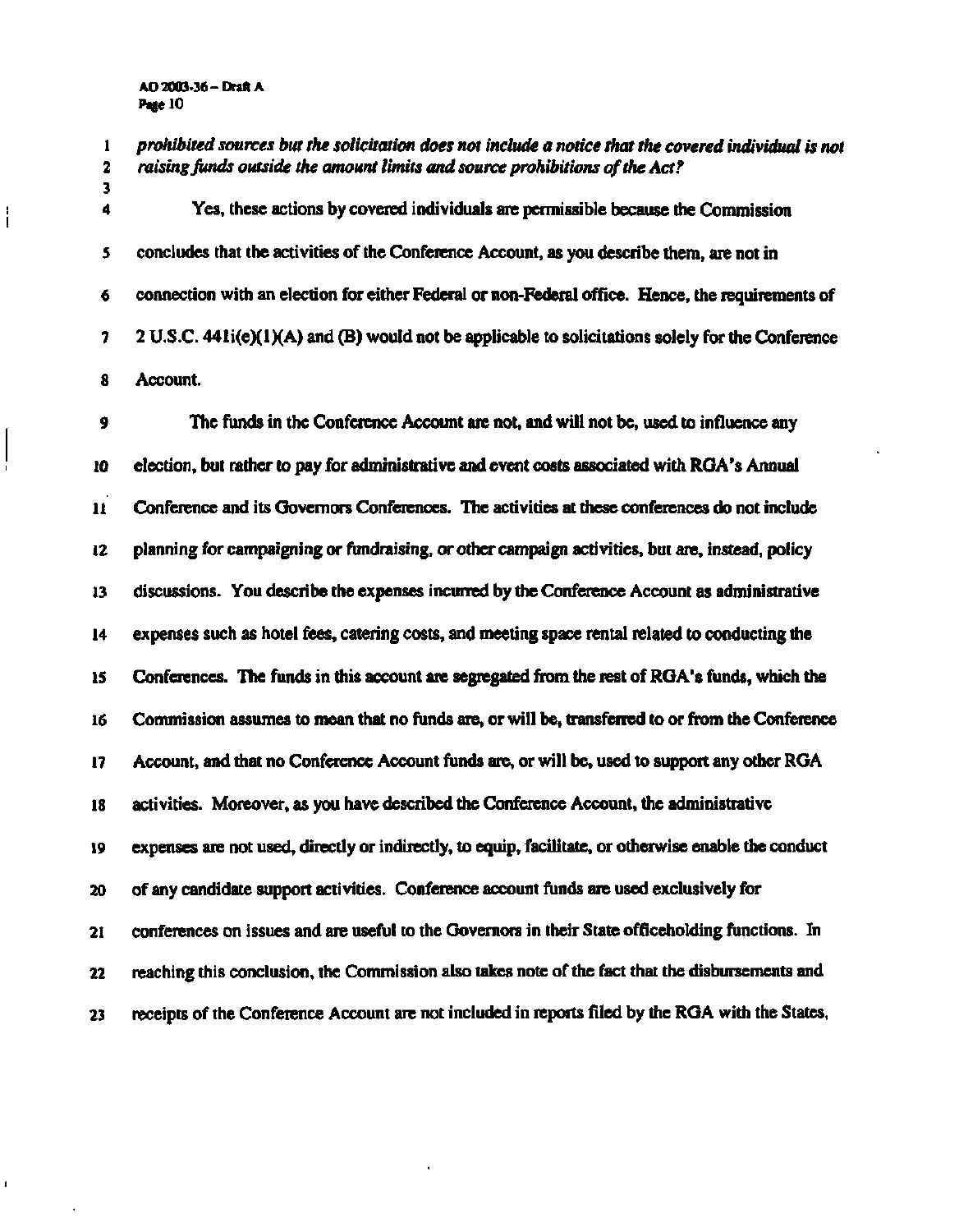**AO 2003-36 -Draft A Page 11** 

**1 which pertain to support of non-Federal candidates and activities in connection with non-Federal 2 elections. 3** *3. May RGA's Conference Account accept donations from corporations organized by authority*  **4** *of Congress, such as the Federal Home Loan Mortgage Corporation and the Federal National*  **5** *Mortgage Association ?*  **6 7 As noted in response to question 2, the activities funded by the Conference Account are 8 not in connection with an election for either Federal or non-Federal office. Hence, the 9 prohibition in 2 U.S.C. 441b(a) against contributions in connection with any election to any 10 political office by "any corporation organized by authority of any law of Congress" would not 11 apply. Thus, the Conference Account may accept donations from the Federal Home Loan 12 Mortgage Corporation and the Federal National Mortgage Association that are specifically 13 designated for, and used exclusively by, the Conference Account. 14 This response constitutes an advisory opinion concerning the application of the Act and 15 Commission regulations to the specific transaction or activity set forth in your request.** *See* **2 16 U.S.C. 437f. The Commission emphasizes that, if there is a change in any of the facts or 17 assumptions presented and such facts or assumptions are material to a conclusion presented in 18 this advisory opinion, then the requester may not rely on that conclusion as support for its 19 proposed activity. 20 Sincerely, 21 22 23 24 25 26 27 Enclosures (AOs 2003-05 and 2003-03) 28 29 Bradley A. Smith Chairman** 

44

 $\sim$  .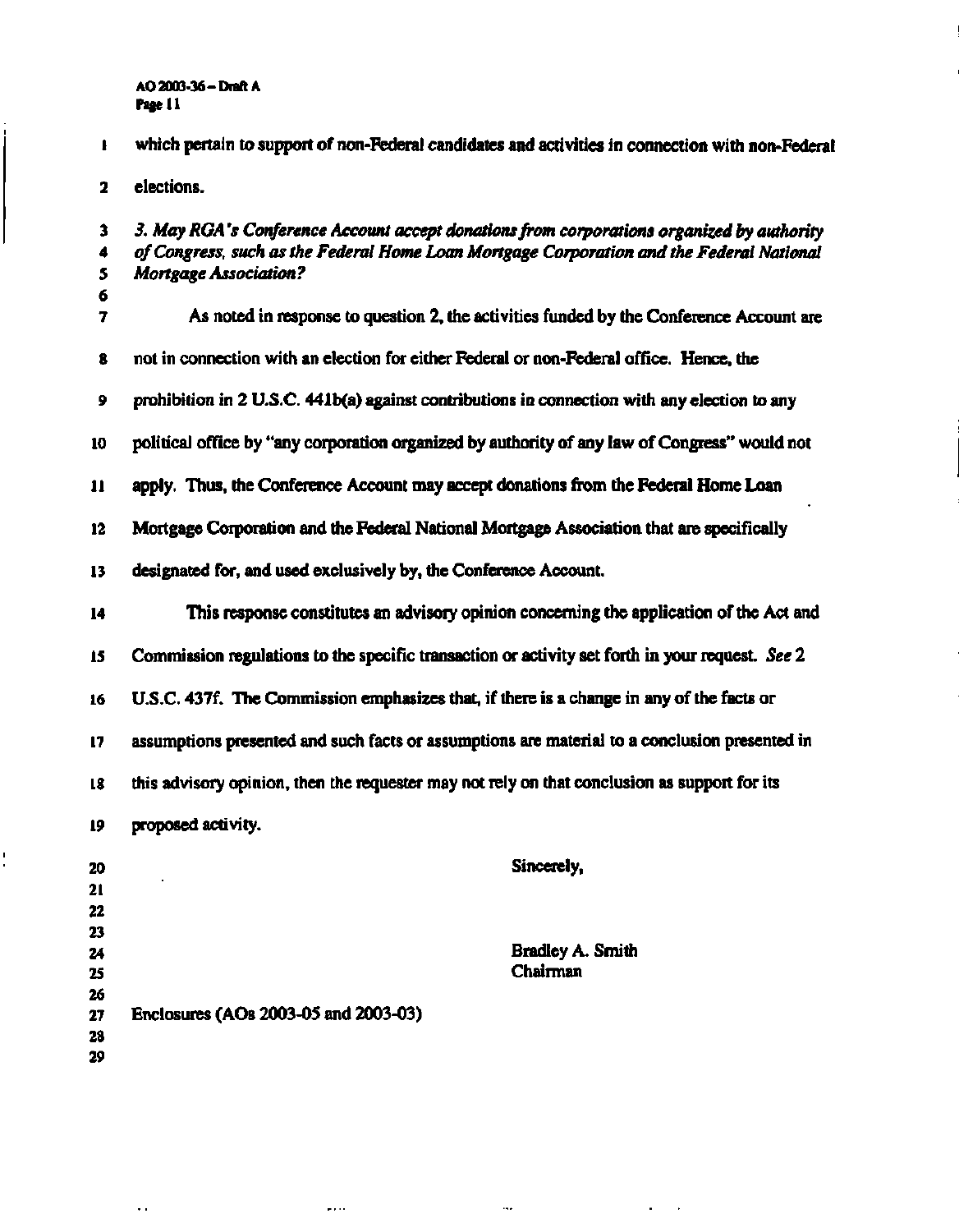# **1 ADVISORY OPINION 2003-36 DRAFT B 2 3 Edward T. Tobin, III 4 Executive Director 5 Republican Governors Association 6 555 11th Street, N.W, 7 Suite 700 8 Washington, D.C. 20004 9 10 Dear Mr. Tobin:**

# **DRAFT**

**11 This responds to your letters dated October 16 and November 12,2003, on behalf of the 12 Republican Governors Association ("RGA"), requesting an advisory opinion concerning the 13 application of the Federal Election Campaign Act of 1971, as amended ("the Act"), and 14 Commission regulations to the participation of Federal candidates and officeholders in 15 fundraising activities on behalf of RGA.** 

# **16** *Background*

**17 You state that RGA is an independent, unincorporated association that is the official 18 political and public policy organization of the Republican State Governors. It was established in 19 1963 and was an "auxiliary" organization of the Republican National Committee. You assert 20 that, prior to November 6,2002, the effective date of the Bipartisan Campaign Reform Act of 21 2002 ("BCRA"), RGA severed its ties to the RNC. In October 2002, RGA established itself as a 22 "political organization" under 26 U.S.C. 527. You assert that RGA is not affiliated with a 23 national, State, or local political party committee, is not a Federal political committee, "does not 24 raise funds pursuant to [the Act]," does not participate in Federal elections, and is operated and 25 governed independently of any Federal political committee, candidate, or officeholder. You state 26 that RGA has not engaged, and does not anticipate engaging, in "Federal election activity" 27 ("FEA") as defined in 2 U.S.C. 431(20) and 11 CFR 100.24.**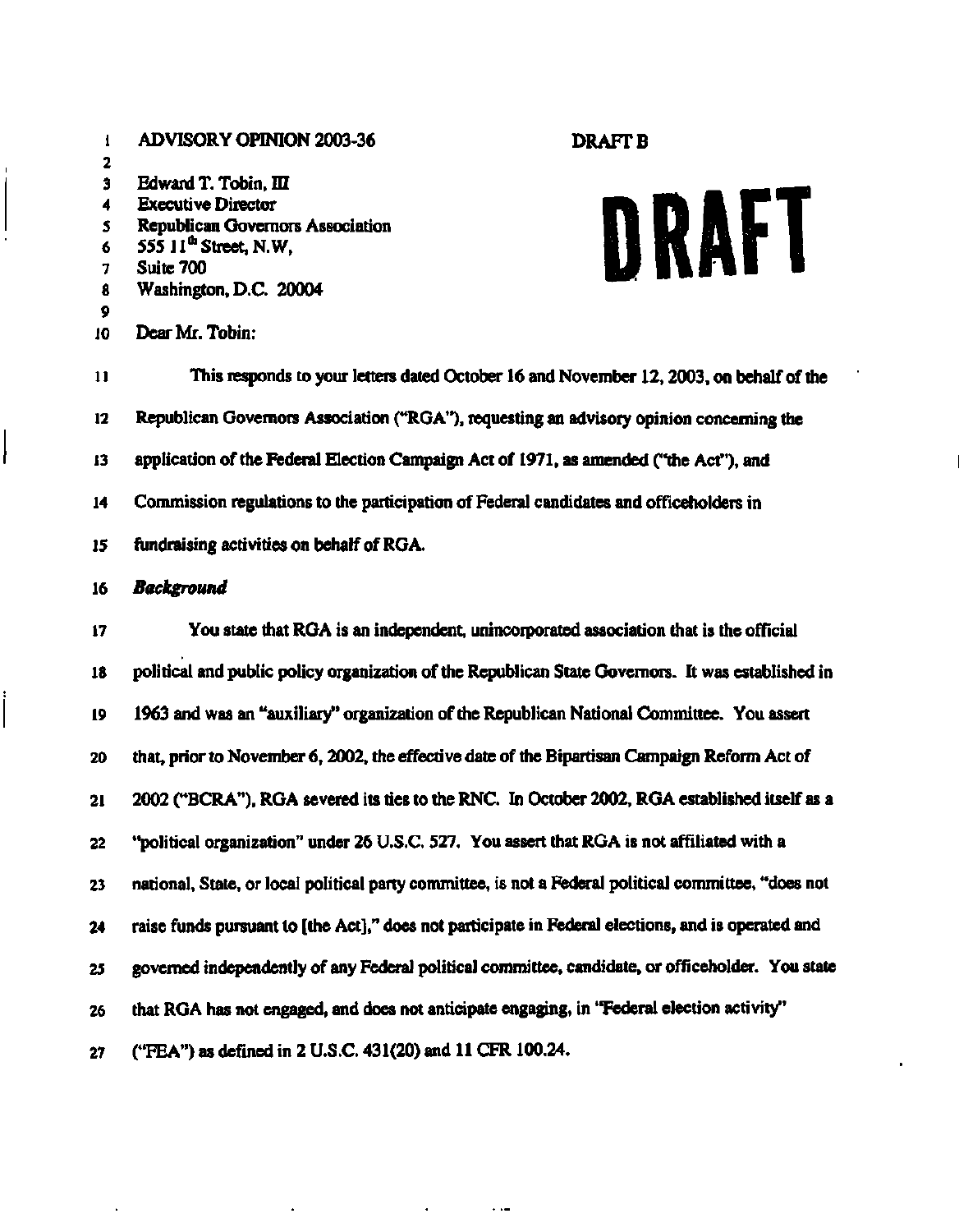# **AO 2003-36-Draft B Page 2**

 $\mathbf{I}$ 

 $\sim$   $\sim$ 

| 1             | RGA's mission is to aid Republican Governors, gubernatorial candidates, and other State               |
|---------------|-------------------------------------------------------------------------------------------------------|
| 2             | candidates by: (1) assisting in their elections as permitted by the laws of the different States      |
| 3             | through direct contributions and participation in the discussion of State and local issues; (2)       |
| 4             | providing policy assistance through conferences, debates, and public messages, and (3) providing      |
| 5             | a platform for the Governors to express, develop, and promote their governing philosophies.           |
| 6             | You state that RGA raises "exclusively non-federal funds" through a series of fundraising             |
| 7             | events. It deposits these funds into several accounts that allow it to participate in elections under |
| 8             | the laws of the 50 States.                                                                            |
| 9             | RGA also maintains a segregated Conference Account. You state that funds in the                       |
| 10            | Conference Account are not used to influence any election but rather to pay for the administrative    |
| $\mathbf{11}$ | and event costs associated with the RGA's Annual Conference and its series of Governors               |
| 12            | Forums that are conducted throughout the country. The large majority of Conference Account            |
| $\mathbf{13}$ | expenses pay for hotel fees, catering, and meeting space usage. You state that the events funded      |
| 14            | by the Conference Account are policy discussions and not political events, and do not include         |
| 15            | planning for campaigning or fundraising, or the solicitation of funds for Federal or non-Federal      |
| 16            | candidates or political committees. Conference speeches and presentations are not made by RGA         |
| 17            | staff. They center on State and local public policy issues, and not elections, and do not include     |
| 18            | advocacy of the election or defeat of Federal candidates. You state that, if any speaker includes     |
| 19            | advocacy of the election or defeat of State candidates, such advocacy is beyond the purpose for       |
| 20            | which the speaker is invited. Funds received and disbursed by the Conference Account are not          |
| 21            | incorporated into RGA's reports filed with the States in which it conducts its activities.            |
| 22            | However, funds received and disbursed by the Conference Account are included in RGA's filings         |
| 23            | with the IRS and are not separated out from the other activities of RGA.                              |

 $\mathcal{A}=\mathcal{A}\mathcal{A}$  .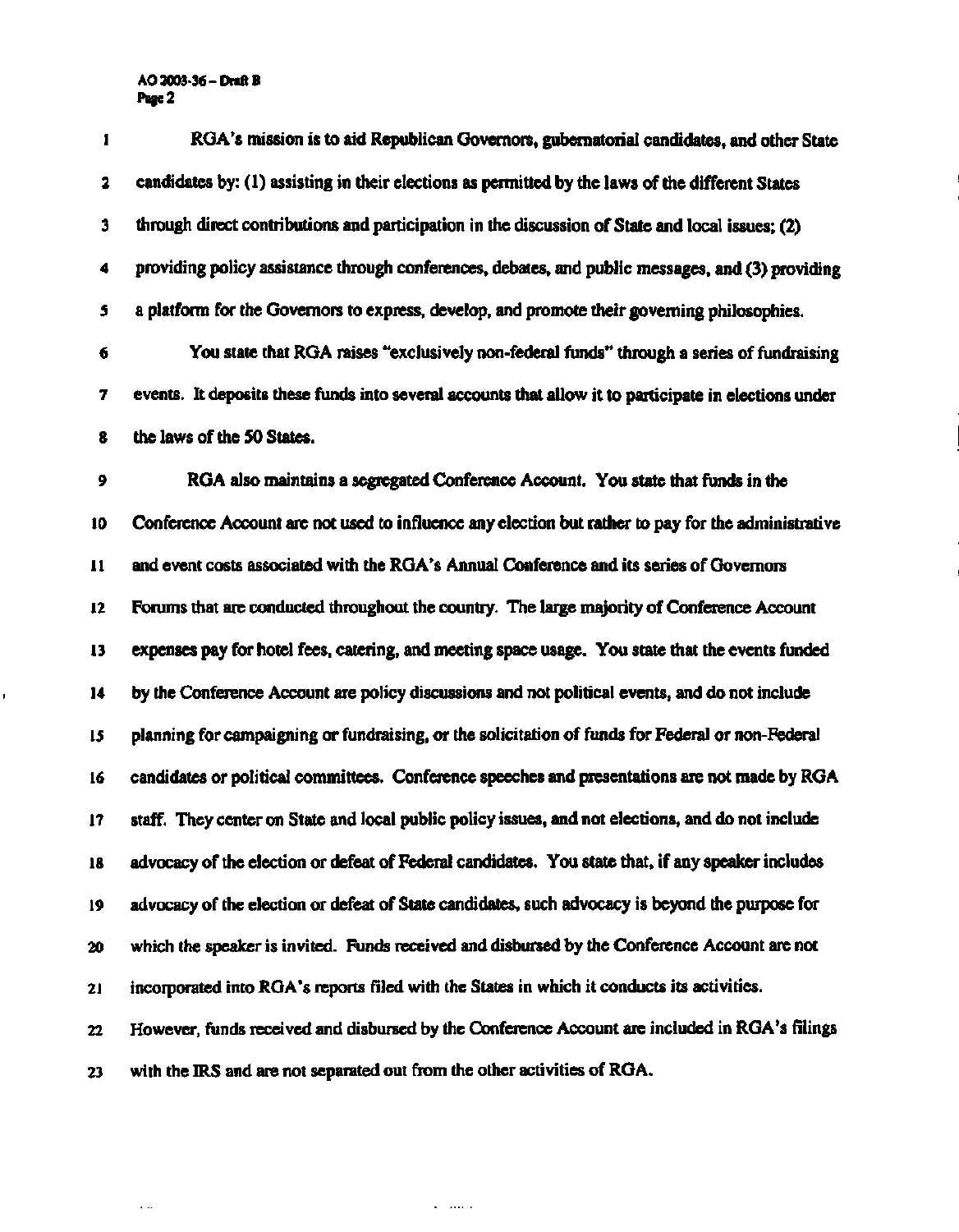# **AO 2003-36-Draft B P«ge3**

 $\overline{\phantom{a}}$ 

 $\overline{\phantom{a}}$ 

mir r

 $\ddot{\phantom{a}}$ 

 $\mathbf{u}$  constraint and

| 1  | Your request presents questions about fundraising for both RGA and for RGA's                      |
|----|---------------------------------------------------------------------------------------------------|
| 2  | Conference Account by Federal candidates, Federal officeholders, and their agents ("covered       |
| 3  | individuals") in a variety of activities. In addition to the facts presented above, you have      |
| 4  | indicated that the following predicate assumptions apply with respect to the first question (1.a, |
| 5  | $1.b$ , and $1.c$ ).                                                                              |
| 6  | First, the funds raised will be either explicitly solicited for the purpose of assisting          |
| 7  | only in the election of State candidates or in messages on State issues mentioning                |
| 8  | only State officials; or solicited only for RGA and not to support any specific                   |
| 9  | State candidates.                                                                                 |
| 10 | Second, donations that exceed the Federal contribution limits or come from                        |
| 11 | prohibited sources will be solicited, but notice will be given to the solicitees that             |
| 12 | the covered individual is not raising funds outside the Act's amount limits or from               |
| 13 | sources prohibited by the Act.                                                                    |
| 14 | Third, the solicitations by the covered individuals, whether oral or in writing, will             |
| 15 | refer to non-Federal candidates (particularly the candidates in the States where the              |
| 16 | solicitation is sent or aired) but will not refer to any Federal candidates.                      |
| 17 | Fourth, funds solicited "only for the RGA and not to support any specific State                   |
| 18 | candidates" will be used for RGA's administrative and overhead expenses. They                     |
| 19 | may also be used to pay for public communications that would include a mass                       |
| 20 | mailing fundraising letter not mentioning any Federal candidate and signed by the                 |
| 21 | RGA Chair, or an issue message concerning a State issue.                                          |

 $\sim$  4.00

 $\sim$ 

The common continues and the

 $\sim$   $\sim$ 

 $\overline{\phantom{0}}$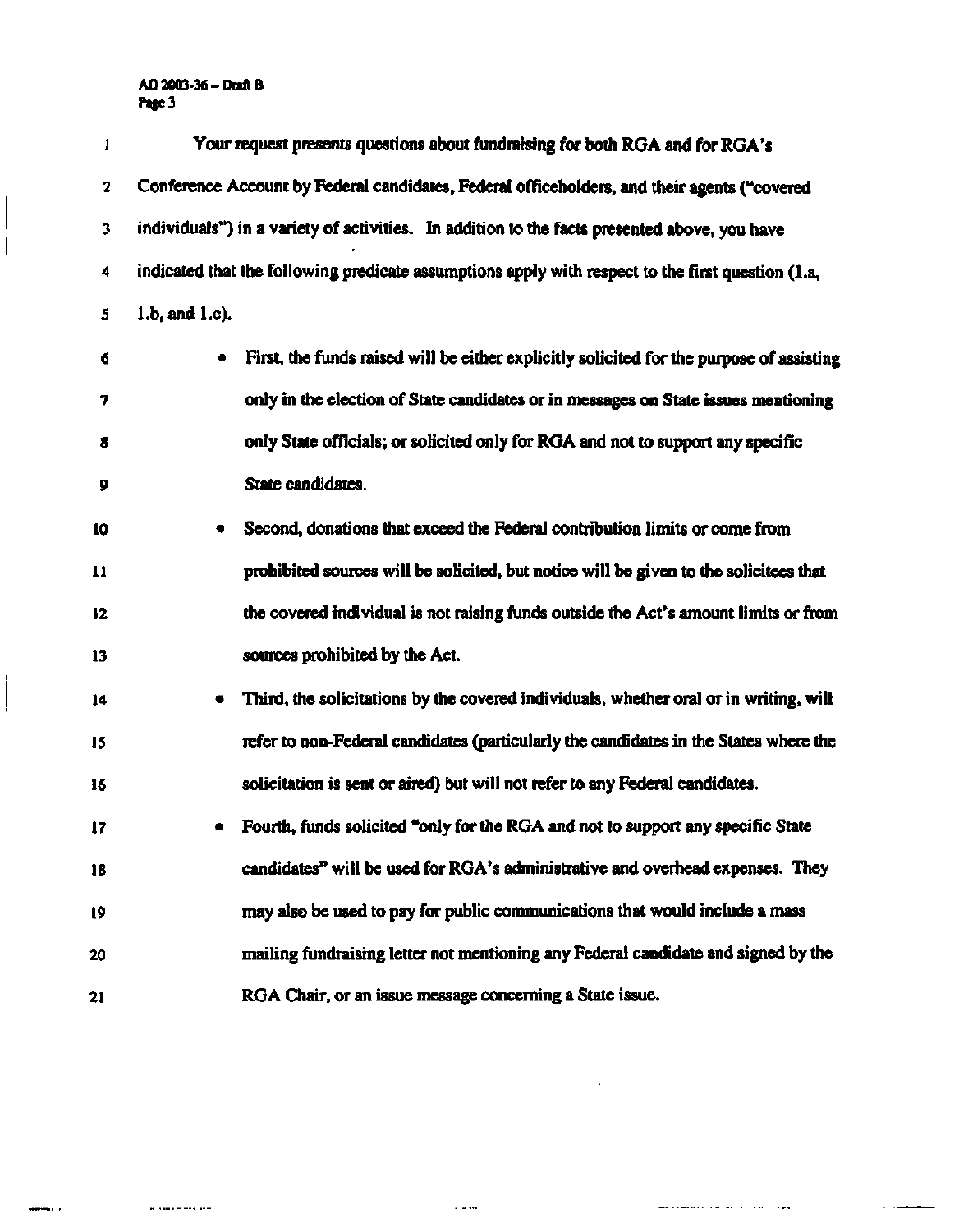# **AO 2003-36- Draft B Page 4**

| t  | With respect to your second question, pertaining to proposed solicitations by Federal                                     |
|----|---------------------------------------------------------------------------------------------------------------------------|
| 2  | candidates, officeholders, or their agents specifically for the Conference Account, you state that                        |
| 3  | neither Federal nor non-Federal candidates will be mentioned.                                                             |
| 4  | <b>Legal Analysis and Conclusions</b>                                                                                     |
| 5  | 1. May a covered individual participate (a) as a featured guest at an RGA fundraising event; (b)                          |
| 6  | by having his name appear on a written solicitation for an RGA fundraising event as the featured                          |
| 7  | guest or speaker; or (c) by signing a written fundraising solicitation for RGA?                                           |
| 8  | On November 6, 2002, BCRA took effect. As amended by BCRA, the Act regulates                                              |
| 9  | certain actions of Federal candidates and officeholders, <sup>1</sup> their agents, <sup>2</sup> and entities directly or |
| 10 | indirectly established, financed, maintained, or controlled by them <sup>3</sup> when they raise or spend                 |
| 11 | funds in connection with either Federal or non-Federal elections. 2 U.S.C. $441i(e)(1)$ . $480i$                          |
| 12 | BCRA and the Commission's rules implementing BCRA prohibit covered individuals from                                       |
| 13 | soliciting, receiving, directing, transferring, or spending: (A) funds in connection with an election                     |
| 14 | for Federal office, including funds for any Federal election activity, <sup>5</sup> unless the funds are subject          |
| 15 | to the limitations, prohibitions, and reporting requirements of the Act, and (B) funds in                                 |
| 16 | connection with any election other than an election for Federal office unless the funds are not in                        |
| 17 | excess of the amounts permitted with respect to contributions to candidates and political                                 |

**<sup>1</sup> Under 2 U.S.C. 431(3), "Federal office" means "the office of President or Vice President, or of Senator or Representative in, or Delegate or Resident Commissioner to, the Congress."** *See also* **11 CFR 100.4. 2 11 CFR 300.2(b)(3).** 

**3 11 CFR 300.60.** 

a massacri

**18** 

ستستبد الدا

**<sup>4</sup> The Act, as amended by BCRA, and Commission regulations also prohibit national committees of political parties, its officers and agents, and any entities established, financed, maintained or controlled by such committees from soliciting, receiving, spending, or directing to another person, non-Federal funds (i.e., funds that that are not subject to the limitations, prohibitions, or reporting requirements of the Act. 2 U.S.C. 441i(a); 11 CFR 300.10. For the purposes of this opinion, the Commission accepts your representation that RGA has severed its ties to the RNC and is not an entity that is established, financed, maintained, or controlled by die RNC, but does not make a determination as to this issue.** 

**<sup>5</sup> 2 U.S.C. 431(20); 11 CFR 100.24.**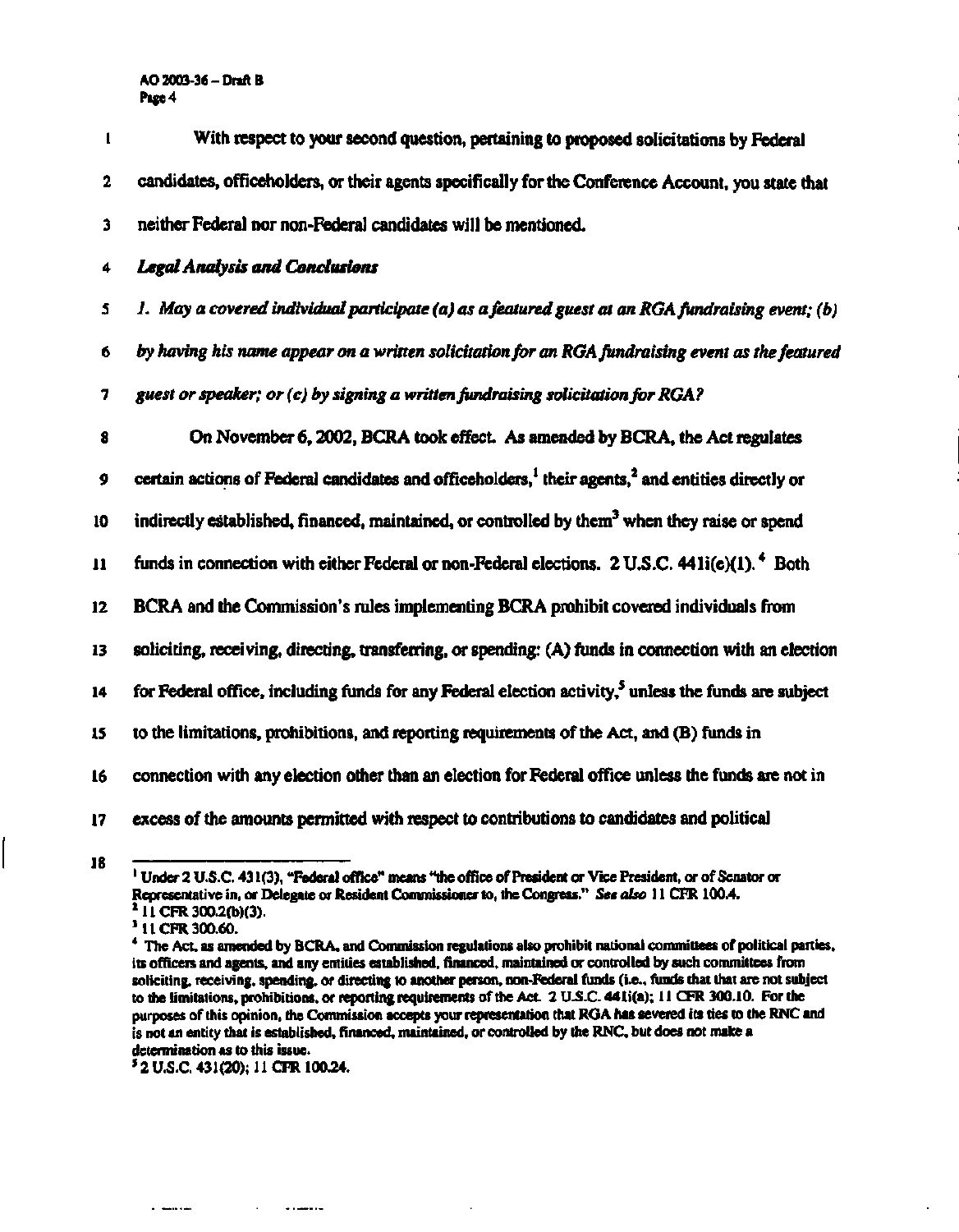# **AO 2003-36- Draft B Page 5**

**1 committees under 2 U.S.C. 441a(a)(l), (2), and (3), and are not from sources prohibited by the 2 Act from making contributions in connection with an election for Federal office. 2 U.S.C. 3 4411(e)(1)(A) and (B); 11 CFR 300.61 and 300.62.<sup>6</sup> 4 Commission regulations state that to "solicit" means** *"to ask* **that another person make a 5 contribution, donation, transfer of funds, or otherwise provide anything of value," whether done 6 so directly or through a conduit or intermediary. 11 CFR 300.2(m) (emphasis added). Similarly, 7 "to direct means** *to ask* **a person who has expressed an intent to make a contribution, donation, or 8 transfer of funds, or to provide anything of value, to make that contribution, donation, or transfer**  9 of funds, or to provide that thing of value . . . " 11 CFR 300.2(n) (emphasis added). *See also* **10** *McConnell* **v.** *Federal Election Commission,* **\_ U.S\_, 124 S. Ct. 619,670 (2003). Neither "to 11 solicit" nor "to direct" includes merely providing guidance or information about the law. 11 12 CFR 300.2(m) and (n).** *See* **Advisory Opinion 2003-03. 13 By defining "to solicit" and "to direct" as "to ask," the regulations establish that a Federal 14 candidate will not be held liable for soliciting funds in violation of 2 U.S.C. 441i(e) or 11 CFR is 300.62 merely by virtue of attending or participating in any manner in connection with a 16 fundraising event at which non-Federal funds are raised. Nor will a Federal candidate or 17 officeholder be held liable based on private conversations that would require an examination to 18 infer the Federal candidate's or officeholder's intent. The Commission was concerned that 19 imputing intent when a private conversation is not clear on its face could lead to finding a** 

 $\sim 100$ 

 $\sim$  . . .

 $\mathbf{m}$  and  $\mathbf{m}$ 

**<sup>6</sup> Under the Act, the following persons may not contribute in connection with a Federal election: National banks, corporations, and labor organizations (2 U.S.C. 441b); Federal government contractors (2 U.S.C. 441c); and foreign nationals (2 U.S.C. 44 le). It is unlawful for the following persons to contribute or donate in connection with** *any*  **election: National banks and corporations organized by authority of Congress (2 U.S.C. 441b); Federal government contractors (2 U.S.C. 441c); and foreign nationals (2 U.S.C 44le).**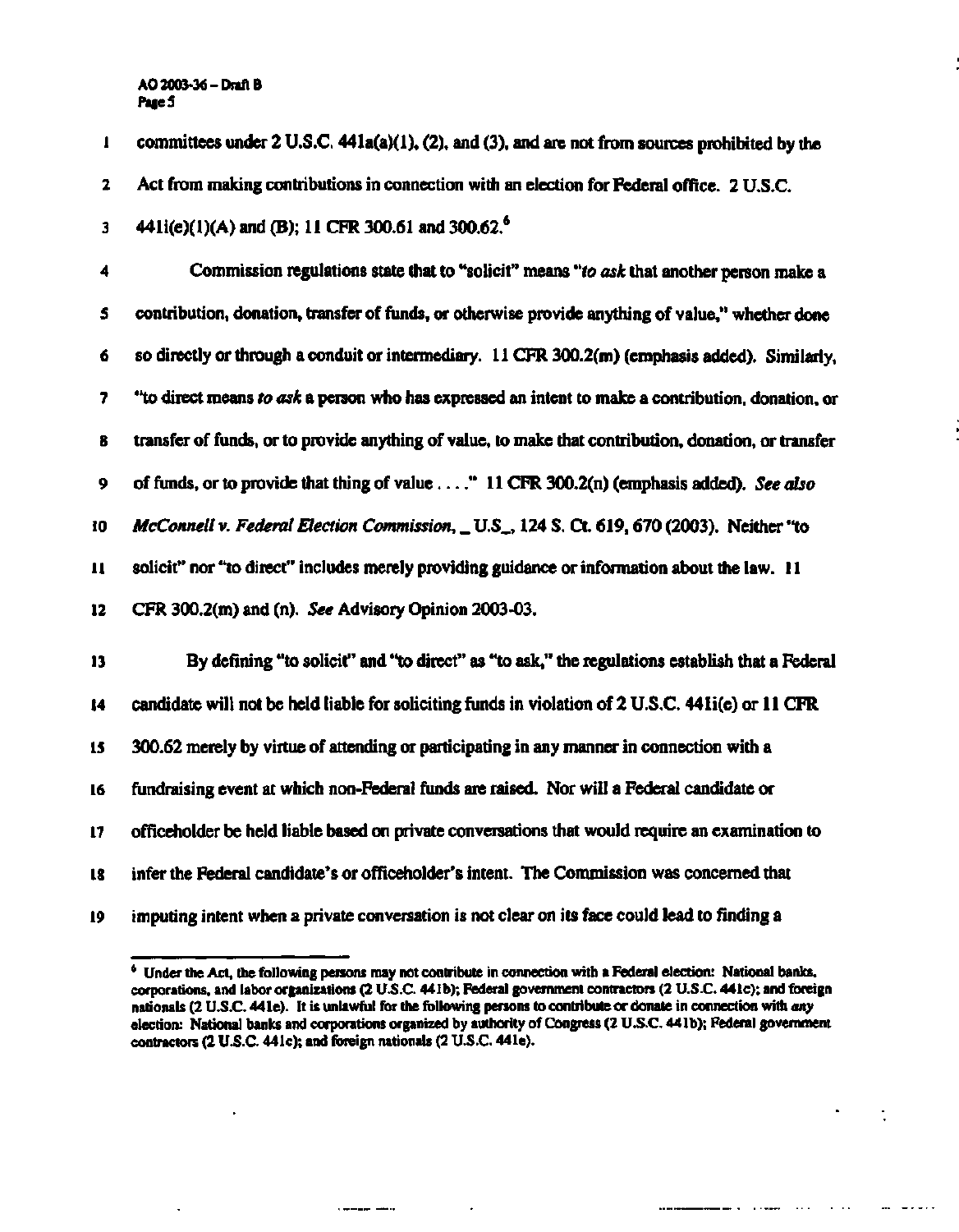**AO 2003-36-Draft B Page 6** 

**1 violation when the candidate involved had no intention of soliciting contributions. "Such a result 2 is not dictated by BCRA's statutory language and would raise constitutional concerns." 3 "Prohibited and Excessive Contributions: Non-Federal Funds or Soft Money; Final Rule," 67 4 Fed. Reg. 49064,49086-87 (July 29,2002). To be liable, the Federal candidate must "ask" for 5 non-Federal funds.** *Id., see also,* **"Prohibited and Excessive Contributions: Non-Federal Funds 6 or Soft Money; Proposed Rule," 67 Fed. Reg. 35654,35660,35681 (May 20,2002). Thus, the 7 scope of a covered individual's potential liability under 2 U.S.C. 44li(e)(1) and 11 CFR 300.62 8 must be determined by his or her own speech and actions in asking for funds or those of his or 9 her agents, but not by the speech or actions of another person outside his or her control.** *See*  **10 Advisory Opinions 2003-03 and 2003-05. 11 One of the factual predicates of questions 1 .a., 1 .b., and Le. is that explicit notice will be 12 given that the covered individual is** *not* **soliciting funds outside the limits and prohibitions of the 13 Act. In Advisory Opinion 2003-03, the Commission addressed appearances, speeches, and 14 solicitations by a Federal candidate or officeholder at fundraising events for non-Federal 15 candidates where Federally impermissible funds were being raised. The Commission interpreted 16 the Act and regulations to permit oral solicitations, and signatures on written solicitations, by a 17 covered individual,** *so* **long as the solicitations included or were accompanied by a message 18 adequately indicating that the covered individual is only asking for Federally permissible funds. 19** *See* **2 U.S.C. 44li(e)(l)(B); 11 CFR 300.62. The following is considered to be an adequate 20 disclaimer: 21 I am asking for a donation of up to \$2000 per election from an individual's own** 

**22 funds [or up to \$5,000 per election from a multi-candidate political committee or 23** 

الداريف المتعاقبين والمتارين

 $\alpha$  ,  $\beta$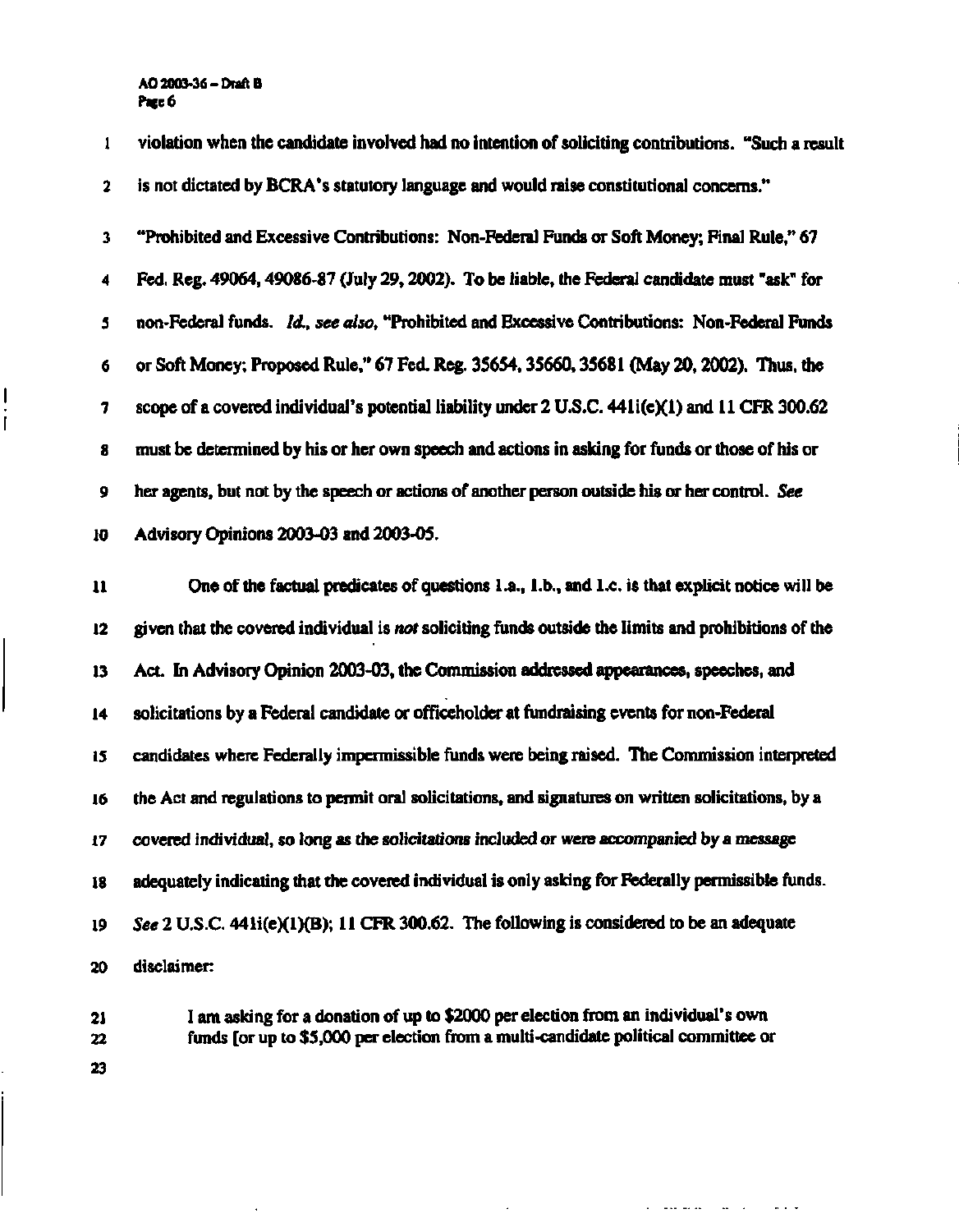**1 a political party committee]. I am not asking for funds from corporations or labor 2 organizations. 3** *La. May a covered individual participate as a featured guest at an RGA fundraising*  **4** *event?*  **5 Your description of RGA' s acti vities (other than those of the Conference 6 Account) indicates that they are in connection with the election of gubernatorial and other 7** State candidates. Hence, 2 U.S.C. 441i(e)(1)(B) applies to the proposed activities **8 described in questions l.a, l.b, and I.e. 9 A covered individual may, subject to certain conditions, appear as a featured guest or 10 speaker at the events you describe. The mere attendance of the covered individual at a l ] fundraiser where non-Federal funds are raised does not, in and of itself, give rise to a violation of 12 2 U.S.C. 441i(e)(l) or 11 CFR 300.62. and the covered individual may participate in any 13 activities at such an event provided that he or she does not solicit, direct, receive, transfer, or 14 spend funds outside the Act's limits and prohibitions. is If the covered individual makes a speech without asking for donations to RGA, he does 16 not need to issue a disclaimer stating that he is not raising funds outside the limitations or 17 prohibitions of the Act, even though speeches by others solicit such funds. If the covered 18 individual gives a speech soliciting funds generally without mentioning specific amounts, 19 sources, or limitations, he may do so if written notices are clearly and conspicuously displayed at 20 the event indicating that the covered individual is soliciting only Federally permissible funds.<sup>7</sup> 21 Alternatively, if no written notices are so displayed, the covered individual must make an oral 22 disclaimer similar to the one described above and referred to in your request If such a public 23** 

 $\mathbf{r}$  and  $\mathbf{r}$ 

**7 See 11 CFR 110.11(c) for the Commission's interpretation of "clear and conspicuous" in related contexts.**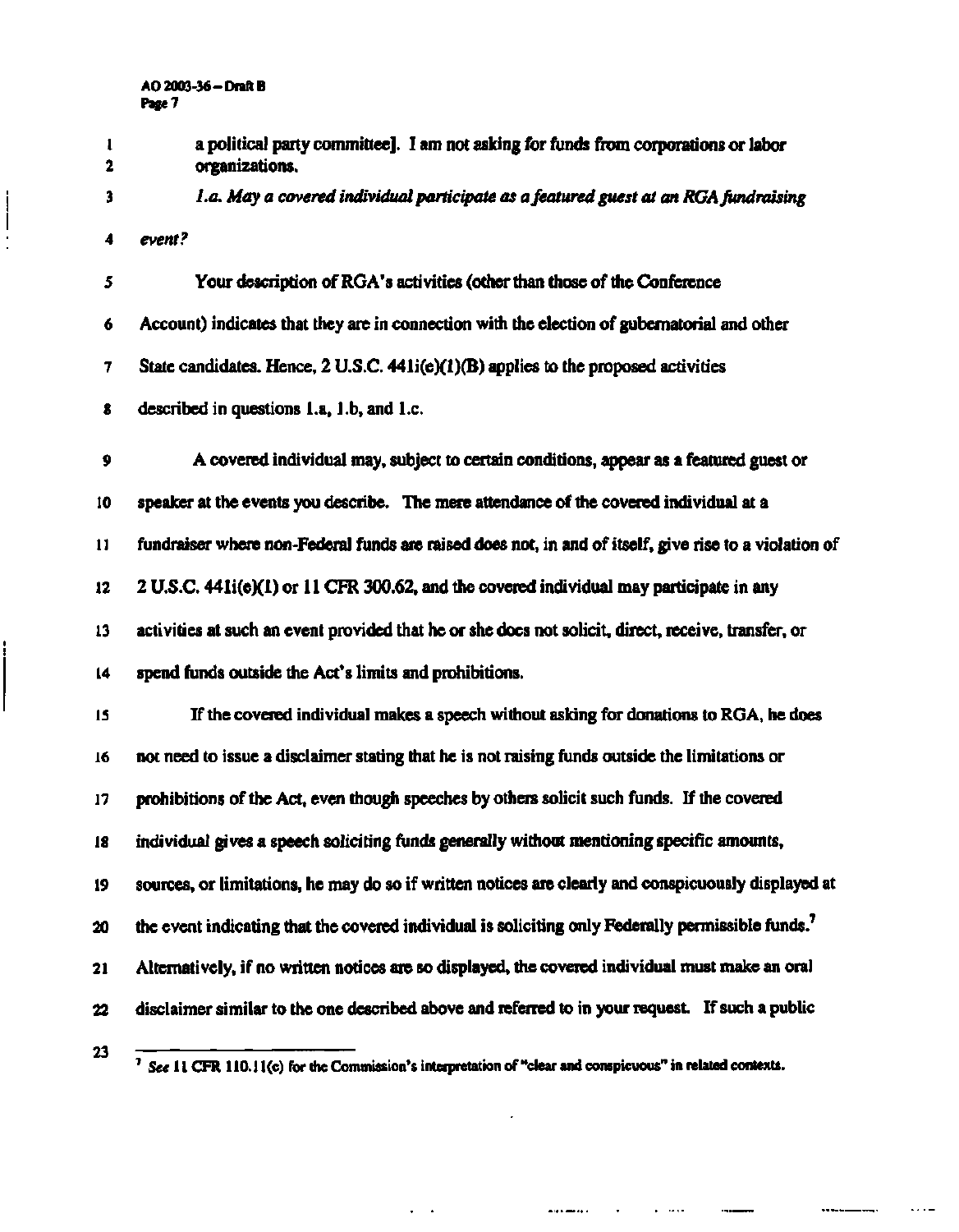# **AO 2003-36-Draft B Page 8**

 $\begin{array}{c} \begin{array}{c} \begin{array}{c} \begin{array}{c} \end{array}\\ \end{array} \end{array} \end{array}$ 

ı,

| 1                       | oral disclaimer is made, it need only be made once, and it is not required that it be made during a  |
|-------------------------|------------------------------------------------------------------------------------------------------|
| $\overline{\mathbf{c}}$ | covered individual's one-on-one discussions with donors or other people at the event. This           |
| 3                       | should not, however, be construed to permit a covered individual to inoculate a solicitation of      |
| 4                       | non-Federal funds by reciting a rote limitation, but then encouraging the potential donor to         |
| 5                       | disregard the limitation. See generally Advisory Opinion 2003-03.                                    |
| 6                       | The requirements of 2 U.S.C. 441i(e)(1), as interpreted in Advisory Opinion 2003-03,                 |
| 7                       | apply regardless of whether funds are solicited for the purposes of assisting only in the election   |
| 8                       | of State candidates or in messages on State issues mentioning only State officials; or solicited     |
| 9                       | only for the RGA and not to support any specific State candidates.                                   |
| 10                      | I.b. May a covered individual participate by having his name appear on written                       |
| 11                      | solicitations for an RGA fundraising event as the featured guest or speaker?                         |
| 12                      | Yes, he may so participate under certain conditions.                                                 |
| 13                      | Section $441i(e)(1)$ and section 300.62 do not apply to publicity for an event where that            |
| 14                      | publicity does not constitute a solicitation or direction of non-Federal funds by a covered          |
| 15                      | individual, nor to a Federal candidate or officeholder merely because he or she is a featured guest  |
| 16                      | at a non-Federal fundraiser. Whether characterized as "publicity" or as a solicitation, the          |
| 17                      | applicable analysis as to the covered individual is two-fold: (1) whether the writing or publicity   |
| 18                      | constitutes a solicitation for funds; and (2) whether the covered individual approved, authorized,   |
| 19                      | or agreed or consented to be featured, or named in, the writing or publicity (e.g., through the use  |
| 20                      | of his name or likeness).                                                                            |
| 21                      | A Federal candidate may not consent to appear in any capacity in a solicitation that                 |
| 22                      | requests funds in excess of the amount limitations or in violation of the source prohibitions of the |

**23 Act. If the covered individual approves, authorizes, or agrees or consents to be named or** 

 $\mathbf{r}$  and  $\mathbf{r}$  are  $\mathbf{r}$  and  $\mathbf{r}$ 

 $\frac{1}{2}$  . The construction of  $\frac{1}{2}$  ,  $\frac{1}{2}$  ,  $\frac{1}{2}$  ,  $\frac{1}{2}$  ,  $\frac{1}{2}$  ,  $\frac{1}{2}$  ,  $\frac{1}{2}$  ,  $\frac{1}{2}$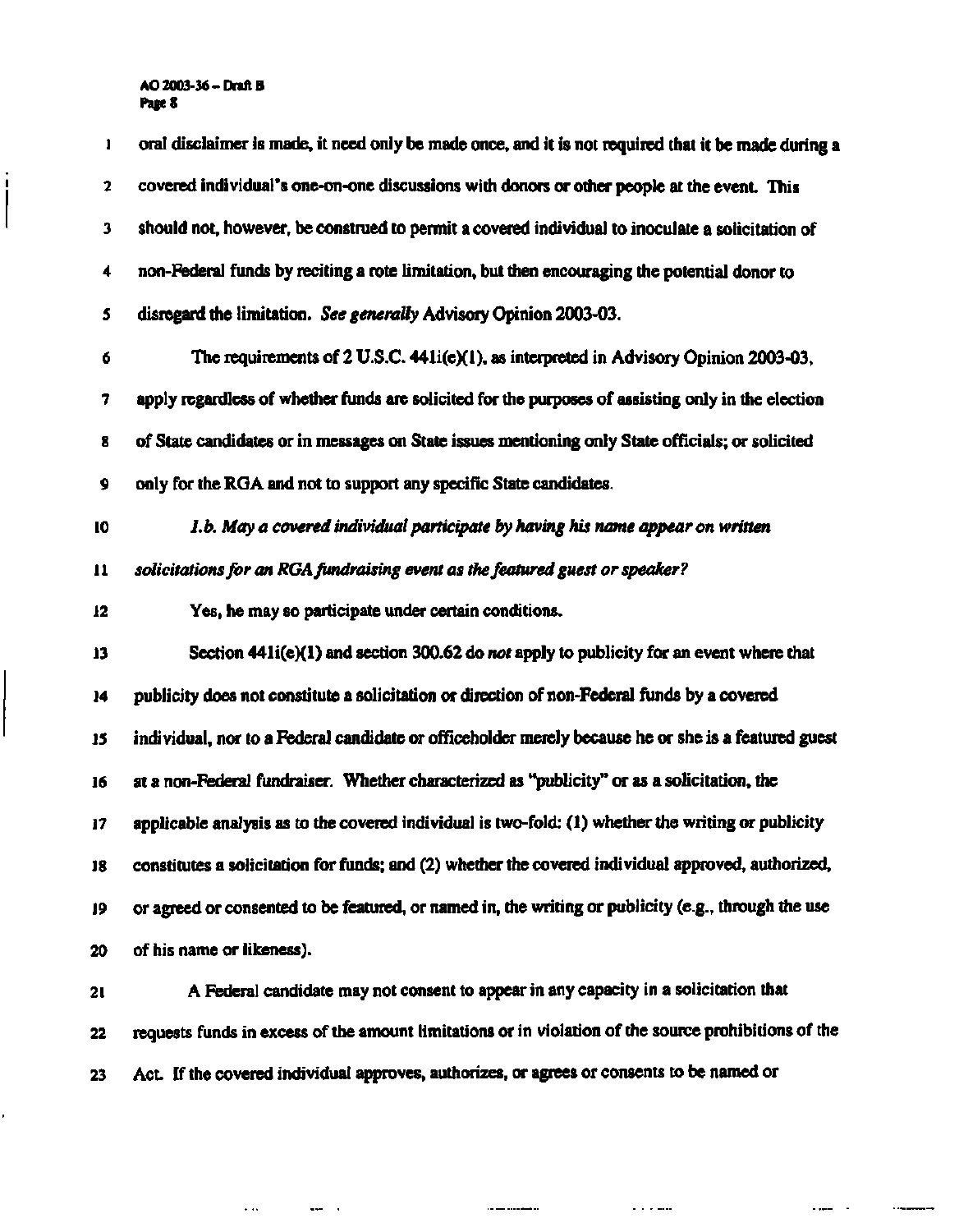# **AO 2003-36- Draft B Page 9**

| $\mathbf{1}$  | featured in a solicitation, the solicitation must contain a clear and conspicuous express statement |
|---------------|-----------------------------------------------------------------------------------------------------|
| 2             | that it is limited to funds that comply with the amount limits and source prohibitions of the Act.  |
| 3             | See generally Advisory Opinion 2003-03. <sup>8</sup>                                                |
| 4             | Complying with these requirements regarding the written solicitation or publicity does              |
| 5             | not relieve the covered individual of the requirements as to his or her actual appearance at the    |
| 6             | subsequent event as a featured guest or speaker, set out in the response to question 1.a. The       |
| 7             | requirements set out in that response as to the speech and disclaimer by the covered individual,    |
| 8             | clear and conspicuous written notices, and conversations by the covered individual are still        |
| 9             | applicable.                                                                                         |
| 10            | For the reasons stated above in response to question 1.a., the requirements apply                   |
| $\mathbf{11}$ | regardless of whether the funds are solicited for the purposes of assisting only in the election of |
| $12 \,$       | State candidates or in messages on State issues mentioning only State officials; or solicited only  |
| 13            | for the RGA and not to support any specific State candidates.                                       |
| 14            | 1.c. May a covered individual participate by signing a written fundraising solicitation for         |
| 15            | <b>RGA?</b>                                                                                         |
| 16            | Yes, a covered individual may sign a written fundraising solicitation for RGA provided              |
| 17            | that the covered individual complies with the requirements stated in response to questions 1.a      |
| 18            | and 1.b.                                                                                            |
| 19            | 2. With respect to the RGA Conference Account, may a covered individual sign or appear on           |

**<sup>20</sup>** *written solicitations, such as signing invitation letters, or appear as a featured guest or speaker*  **21** *at a fundraising event, where the donations solicited exceed the Act's amount limits or are from* 

**<sup>8</sup> Although Advisory Opinion 2003-03 might be read to mean that a disclaimer is required in publicity or other written solicitations that explicitly ask for donations "in amounts exceeding the Act's limitations and from sources prohibited from contributing under the Act," that was not the Commission's meaning. The Commission wishes to make clear that the covered individual may not approve, authorize, agree, or consent to appear in publicity that explicitly solicits funds that are in excess of the limits or prohibitions of the Act, regardless of the appearance of such a disclaimer.**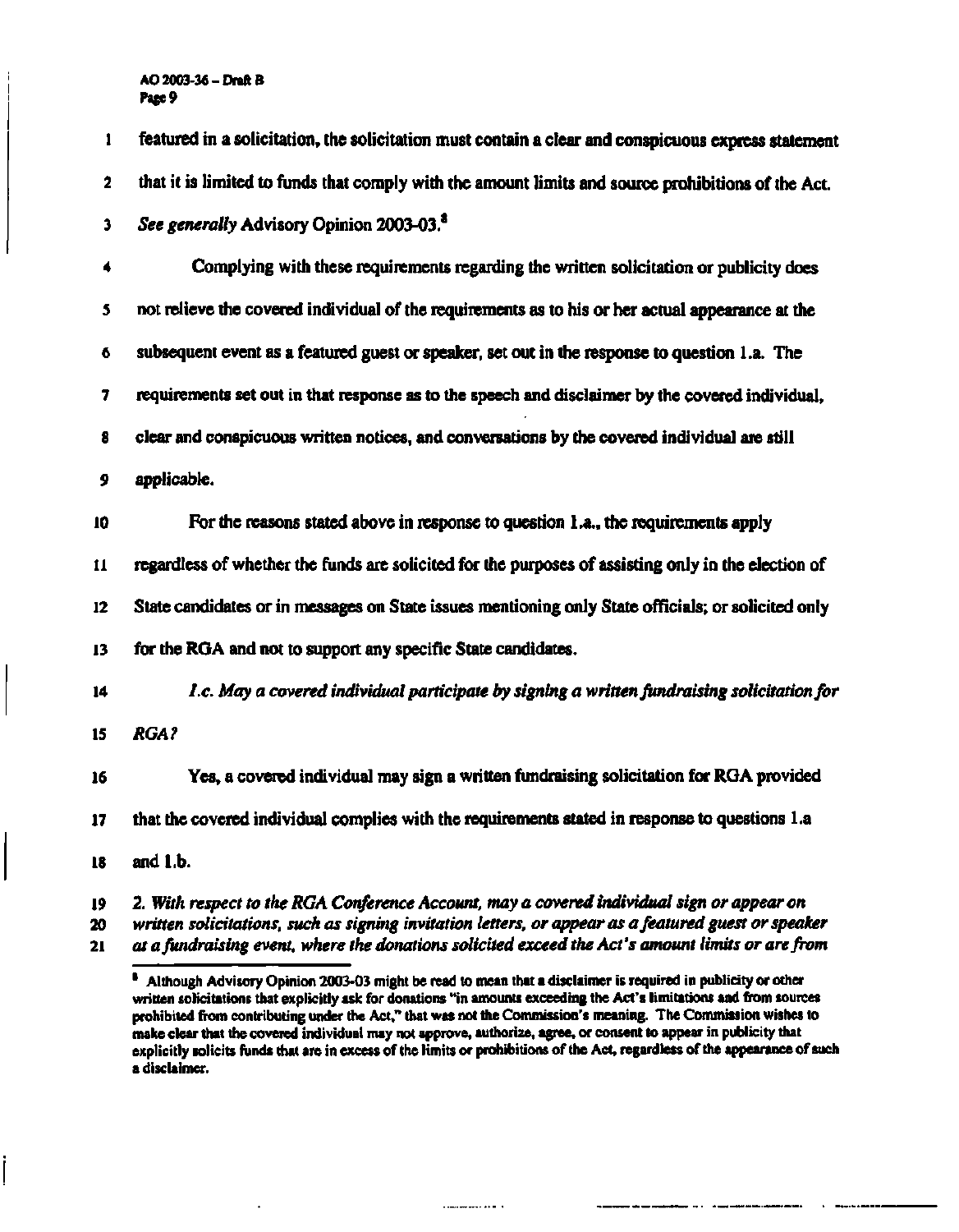ı

I

والدارون والمتناصبين

 $\bar{\mathcal{A}}$ 

 $\bar{\phantom{a}}$ 

 $\frac{1}{2}$  and  $\frac{1}{2}$ 

| 1<br>$\mathbf{2}$ | prohibited sources but the solicitation does not include a notice that the covered individual is not<br>raising funds outside the amount limits and source prohibitions of the Act? |
|-------------------|-------------------------------------------------------------------------------------------------------------------------------------------------------------------------------------|
| 3                 |                                                                                                                                                                                     |
| 4                 | No, the covered individual may not so participate under those circumstances. The                                                                                                    |
| 5                 | requirements described above in response to questions 1.a, 1.b, and 1.c are applicable to the                                                                                       |
| 6                 | situations described in question 2, including the need for the notice that the covered individual is                                                                                |
| 7                 | asking for funds only up to the applicable limits of the Act, and is not asking for funds outside                                                                                   |
| 8                 | the limitations or prohibitions of the Act.                                                                                                                                         |
| 9                 | As recognized by the Supreme Court in McConnell v. Federal Election Commission,                                                                                                     |
| 10                | [s]ection 527 political organizations are, unlike 501(c) groups, organized                                                                                                          |
| $\mathbf{u}$      | for the express purpose of engaging in partisan political activity. They include                                                                                                    |
| 12                | any "party committee, association, fund, or other organization (whether or not                                                                                                      |
| 13                | incorporated) organized and operated primarily for the purpose or directly or                                                                                                       |
| 14                | indirectly accepting contributions or making expenditures" for the purpose of                                                                                                       |
| 15                | "influencing or attempting to influence the selection, nomination, or appointment                                                                                                   |
| 16                | of any individual for Federal, State, or local public office. 26 U.S.C. 527(e).                                                                                                     |
| 17                |                                                                                                                                                                                     |
| 18                | McConnell, 124 S.Ct., at 678, n.67. In contrasting 527 organizations with 501(c) organizations,                                                                                     |
| 19                | the Court, in McConnell, further noted that the former are organizations "which by definition                                                                                       |
| 20                | engage in partisan political activity." Id, at 679.                                                                                                                                 |
| 21                | In October 2002, the RGA filed a Form 8871 with the Internal Revenue Service by which                                                                                               |
| 22                | it registered as a section 527 organization. On the form, RGA states its purpose as follows: "The                                                                                   |
| 23                | Republican Governors Association supports the election of Republican Governors and other                                                                                            |
| 24                | nonfederal candidates, promotes Republican policies, and engages in other state and local                                                                                           |
| 25                | election activities." This statement reflects the partisan political nature of this and other 527                                                                                   |
| 26                | organizations, whether they are Federal political committees or committees supporting only non-                                                                                     |
| 27                | Federal candidates. Not every dollar raised by such a committee is used directly for contributions                                                                                  |
| 28                | or donations to, or expenditures or disbursements on behalf of, specific candidates. A portion of                                                                                   |

a kacamatan T

manager and not the

 $\overline{\phantom{a}}$  .

 $\overline{\phantom{a}}$ 

<u>. . . . . . . . . .</u>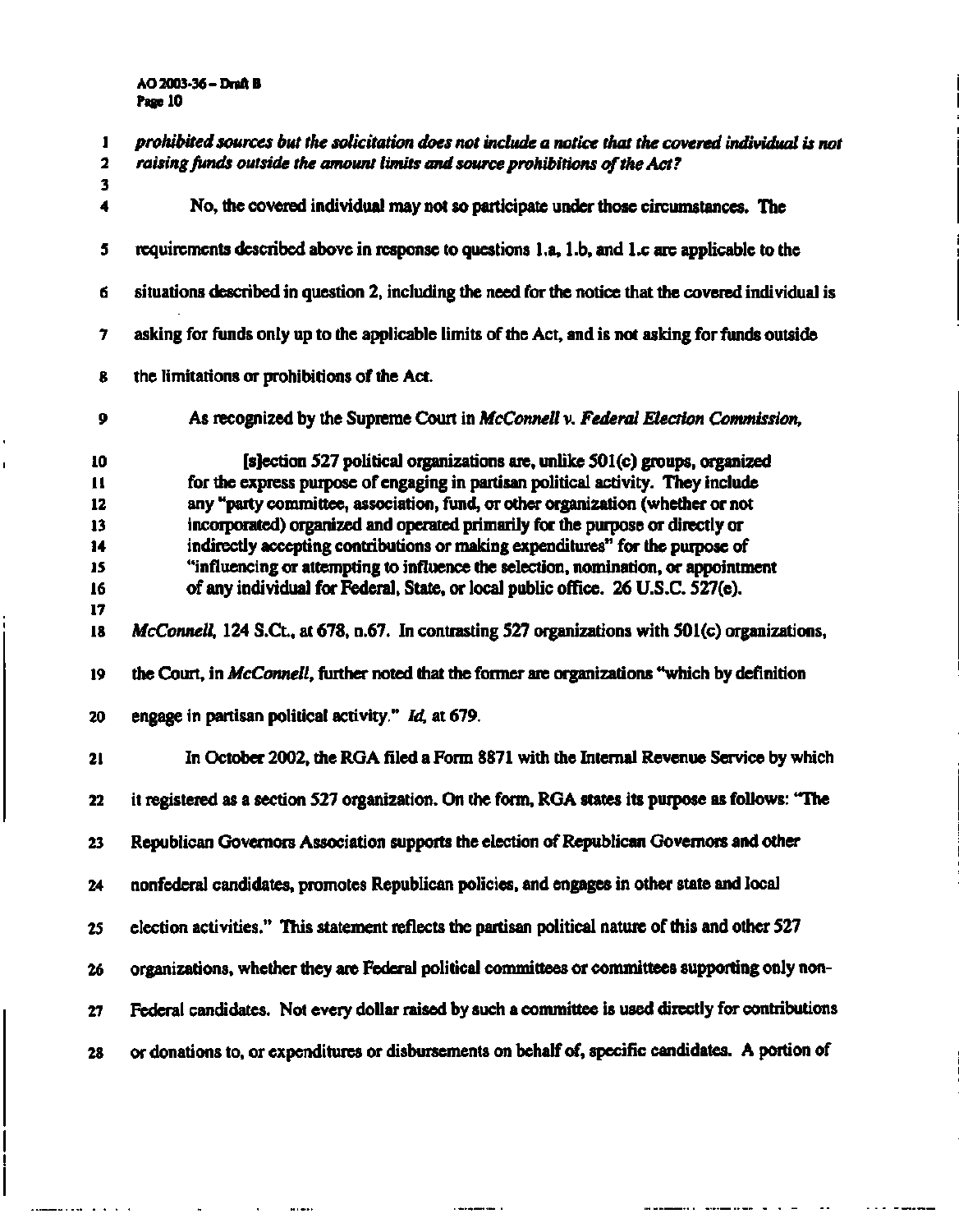# **AO 2003-36-Draft B Page 11**

| 1                    | the funds raised by such committees are used for administrative support and for fundraising, and                                                                                                                      |
|----------------------|-----------------------------------------------------------------------------------------------------------------------------------------------------------------------------------------------------------------------|
| 2                    | also for public issue discussion or communications that further the purposes of the committee,                                                                                                                        |
| 3                    | including the purpose of providing informational support or guidance to and for candidates and                                                                                                                        |
| 4                    | officeholders of a specific political party, philosophy, or issue orientation that may aid them in                                                                                                                    |
| 5                    | their campaigns, as well as their officeholding capacities. Moreover, when such committees                                                                                                                            |
| 6                    | raise funds specifically for activities that do not entail the direct support of specific candidates,                                                                                                                 |
| 7                    | such activity has the effect of freeing up the other funds on hand for support of specific                                                                                                                            |
| 8                    | candidates or groups of candidates. Thus, even though the activities of the Conference Account                                                                                                                        |
| 9                    | might be the kinds of activities that, in isolation, could be performed by a 501(c) organization,                                                                                                                     |
| 10                   | they appear to be an integral part of the activities of RGA as a 527 organization, an organization                                                                                                                    |
| 11                   | attempting to influence the election or defeat of candidates. <sup>9</sup> As such, donations or                                                                                                                      |
| 12                   | "contributions" to the Conference Account must be treated in the same manner as donations for                                                                                                                         |
| 13                   | other purposes of RGA. Therefore, the solicitation of funds for the Conference Account                                                                                                                                |
| 14                   | constitutes fundraising in connection with an election other than an election for Federal office                                                                                                                      |
| 15                   | under 2 U.S.C. 441i(e)(1)(B) and 11 CFR 300.62.                                                                                                                                                                       |
| 16<br>17<br>18<br>19 | 3. May RGA's Conference Account accept donations from corporations organized by authority<br>of Congress, such as the Federal Home Loan Mortgage Corporation and the Federal National<br><b>Mortgage Association?</b> |
| 20                   | The Act, at 2 U.S.C. 441b(a) prohibits "any corporation established by authority of any                                                                                                                               |
| 21                   | law of Congress" from making a contribution in connection with any election to any political                                                                                                                          |

 $22$ 

 $\sim 100$  km s  $^{-1}$ 

 $\frac{1}{2}$  and  $\frac{1}{2}$ 

 $\mathcal{L}_{\text{max}}$  . The  $\mathcal{L}_{\text{max}}$ 

 $\frac{1}{2}$  and  $\frac{1}{2}$ 

ı Ì

 $\ddot{\phantom{0}}$ 

 $\alpha\rightarrow\infty$ 

 $\mathbf{r}$ 

 $\ddot{\phantom{a}}$ 

**<sup>22</sup> office. As indicated above, contributions or donations to RGA's Conference Account would be** 

**<sup>9</sup> The Commission also notes your statement that the funds received and disbursed by die Conference Account are included in the RGA's regularly filed reports with the IRS. A review of several Form 8872s filed with the IRS indicates that this is the case. Thus, RGA treats the contributions received by the Conference Account as receipts of RGA and not of a separate organization. In the absence of a Form 990 or a Form 1120-POL, however, the Commission does not know whether RGA is reporting the receipts of the Conference Account as non-exempt**